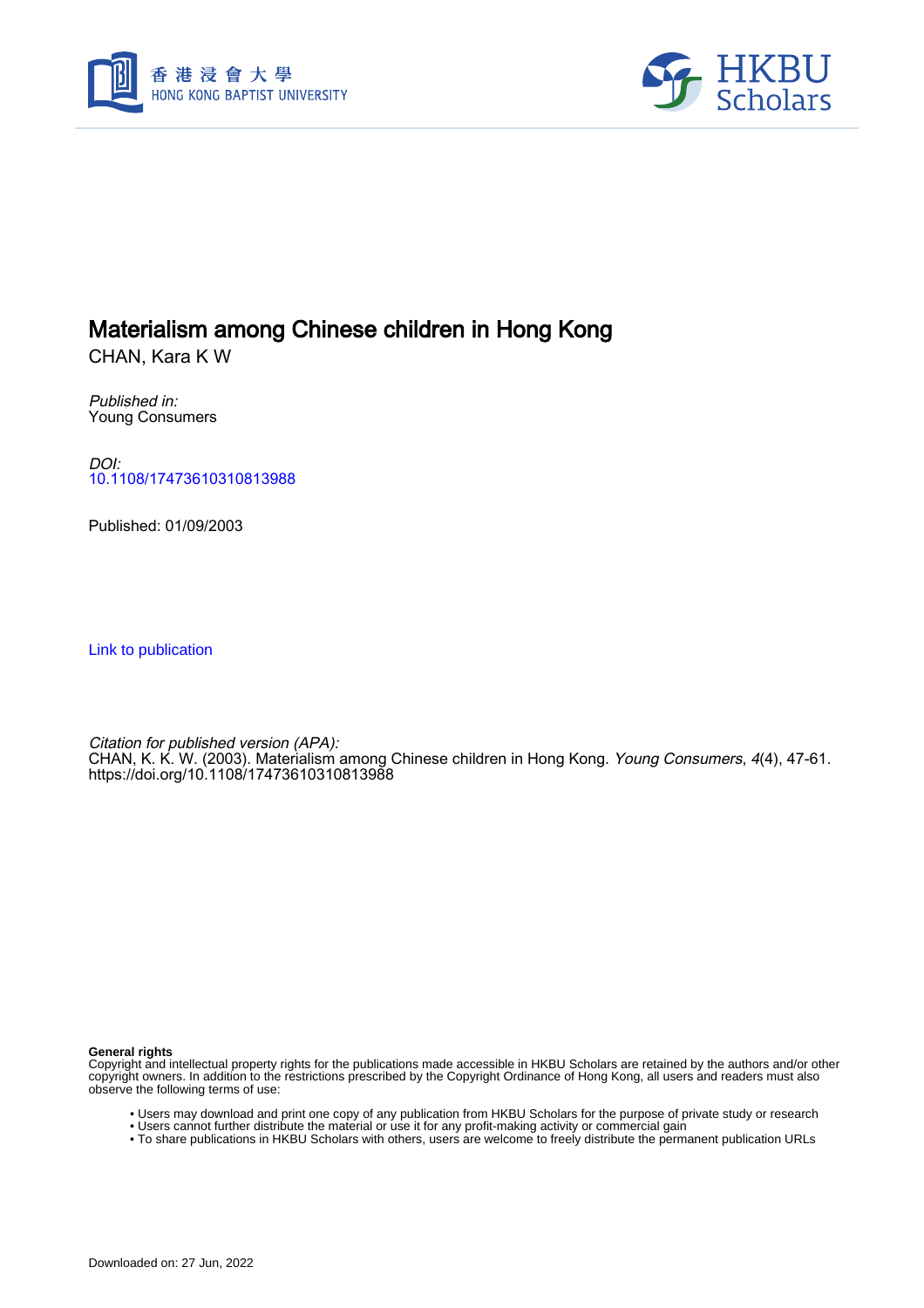## **Materialism among Chinese children in Hong Kong**

Keywords: materialism--Hong Kong—children--survey

Dr. Kara Chan Associate Professor Department of Communication Studies Hong Kong Baptist University Kowloon Tong, Hong Kong

Fax: (852) 3411-7890 Telephone: (852) 3411-7836 E-mail: karachan@hkbu.edu.hk

## *Journal of Advertising and Marketing to Children* **4(4): 47-61**

Dr Kara Chan is Associate Professor at the Department of Communication Studies, Hong Kong Baptist University where she teaches course in advertising. She worked in the advertising and public relations profession and as a statistician for the Hong Kong Government. She is author of over 10 articles on advertising and consumer behaviour in Hong Kong and China. She is a Fulbright Scholar at Bradley University, Illinois for 1999 to 2000.

Acknowledgement: I would like to thank my students at Hong Kong Baptist University for their help in the data collection of the project.

Running head: Materialism March 2003 materialism/JAMC Hong Kong children materialism.doc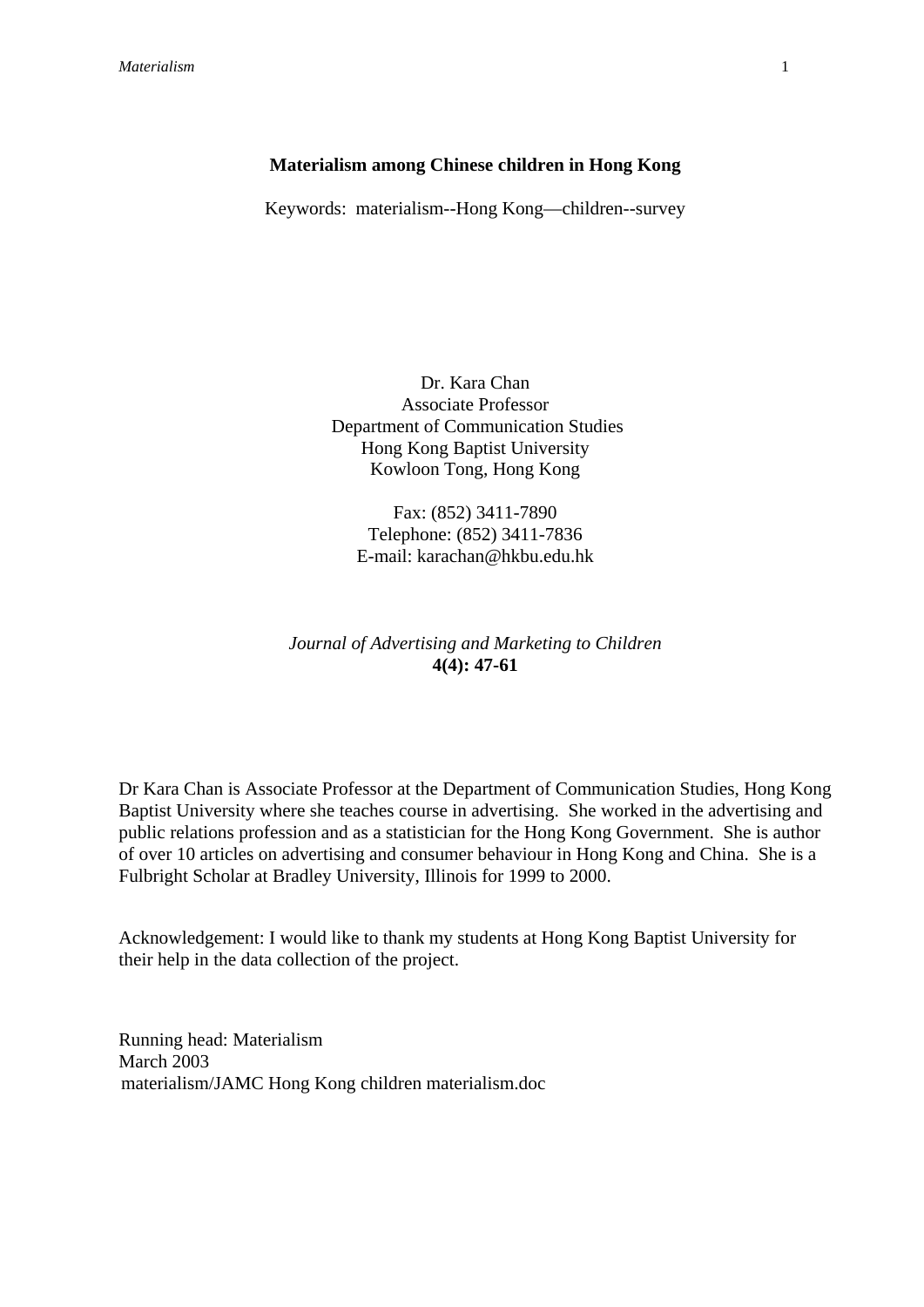### **Materialism among Chinese children in Hong Kong**

keywords: children, materialism, cognitive development

## Abstract

This study examines Chinese children's level of materialism through their response to a scale of 14 items. A quota sample of two hundred and forty-six children (aged six to thirteen), with nearly equal number of boys and girls from grade two to six, were personal-interviewed in March to April 2002. The result indicates that Hong Kong children do not endorse a strong materialistic value. Contrary to John's (1999) model of consumer socialization, it is found that even the youngest children aged six to seven developed an understanding of value of possessions that based on social significance. Regression analysis indicates that younger children and children with higher level of allowance are more materialistic. The influence of television viewing on materialistic values is mediated through children's perceived functions of ads, perceived truthfulness of ads, and liking of ads.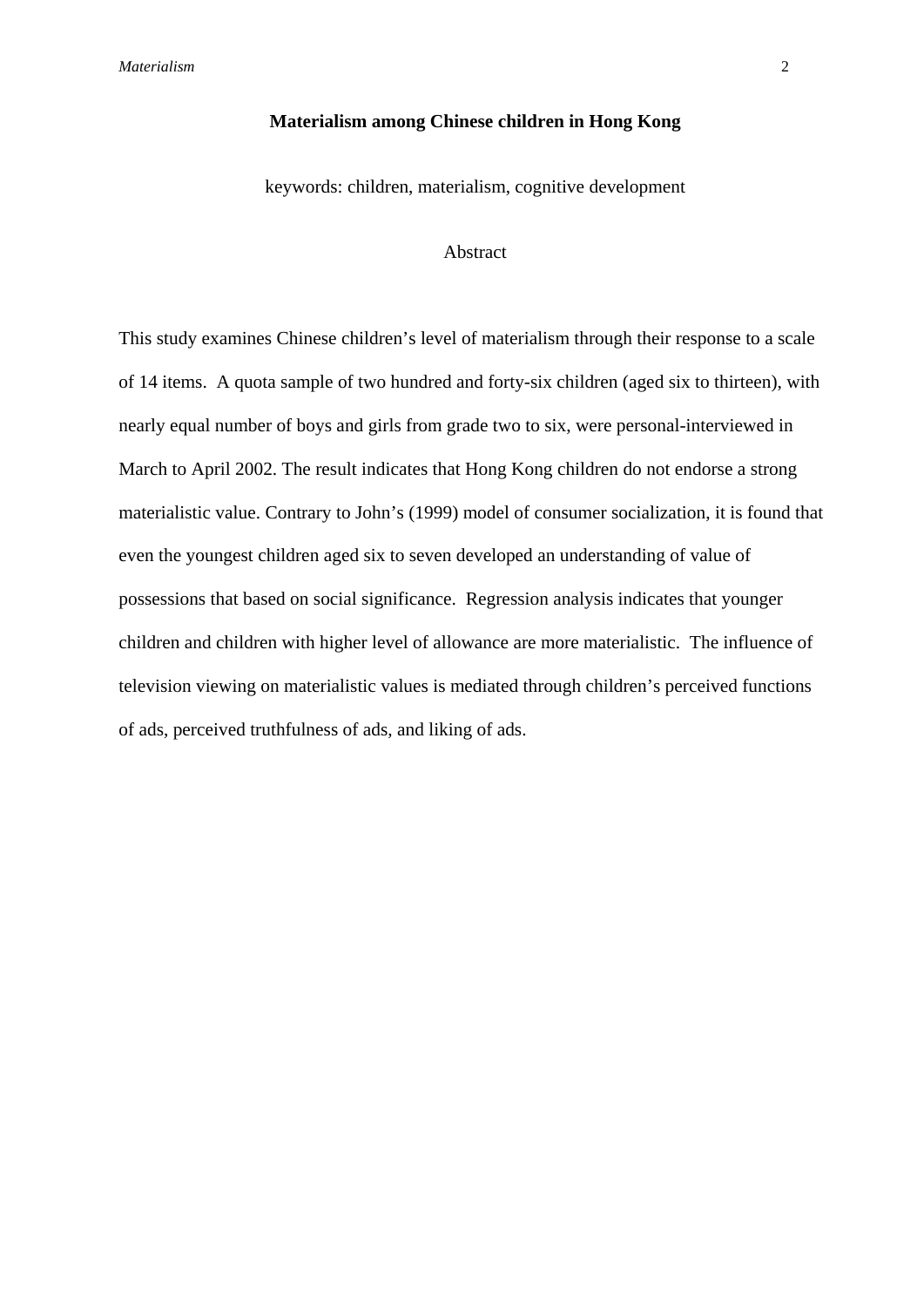#### INTRODUCTION

Advertising today penetrates into the life of every person, including children. The children's market is important to advertisers because of the enormous purchasing power of the children and their parents. According to [McNeal \(1998\)](https://www.researchgate.net/publication/247698621_Tapping_the_Three_Kids), the marketing efforts put to children aged 4 to 12 made the expenditures and purchase influence of this age group doubled in the last 10 years. Increasing stress to differentiate children who 'have' from children who 'have not' may sometimes be so strong that pushes children into illegal ways to possess products. In the first two months in 2002, shoplifting cases in Hong Kong increased by twenty-two percent. Close to one thousand reported crime cases involved children suspects aged seven to fifteen. Media reports attributed the youth crime to the down turning economy, poor educational system and increasing materialism among young people (Sun Daily 2002). A recent survey of 1,500 teenagers aged 15 to 18 in Hong Kong, Macau and Guangzhou in Southern Mainland China found that Hong Kong teenagers have the lowest spending on study or books among three cities (Chow 2002).

One of the concerns about consumer socialization is the undesirable influence of advertising on children's preference for material goods as a means of achieving success, happiness, and self-fulfillment. Longitudinal studies of materialistic values indicate a dramatic shift increase in private materialism as a life goal and a sharp decline in emphasis on personal self-fulfillment among US high school students from the early 1970s through the 1980s ([Easterlin and Crimmins 1991](https://www.researchgate.net/publication/31488267_Private_Materialism_Personal_Self-Fulfillment_Family_Life_and_Public_Interest_The_Nature_Effects_and_Causes_of_Recent_Changes_in_the_Values_of_American_Youth?el=1_x_8&enrichId=rgreq-709c401c6c7d860b50dd24505361bda9-XXX&enrichSource=Y292ZXJQYWdlOzIzNTMxNzg1MDtBUzo0NDIwMDU5NDQ4MzYwOTZAMTQ4MjM5MzgzNzE0Mw==)). Materialism has been treated as a negative value, connected to possessiveness, envy, lack of generosity, greed and jealousy ([Belk 1983](https://www.researchgate.net/publication/294688710_Worldly_possessions_Issues_and_criticisms?el=1_x_8&enrichId=rgreq-709c401c6c7d860b50dd24505361bda9-XXX&enrichSource=Y292ZXJQYWdlOzIzNTMxNzg1MDtBUzo0NDIwMDU5NDQ4MzYwOTZAMTQ4MjM5MzgzNzE0Mw==)). Developmental psychologists, marketers, and policy makers are interested to understand how children develop materialistic values over age, and what factors are related with the adoption of materialistic values.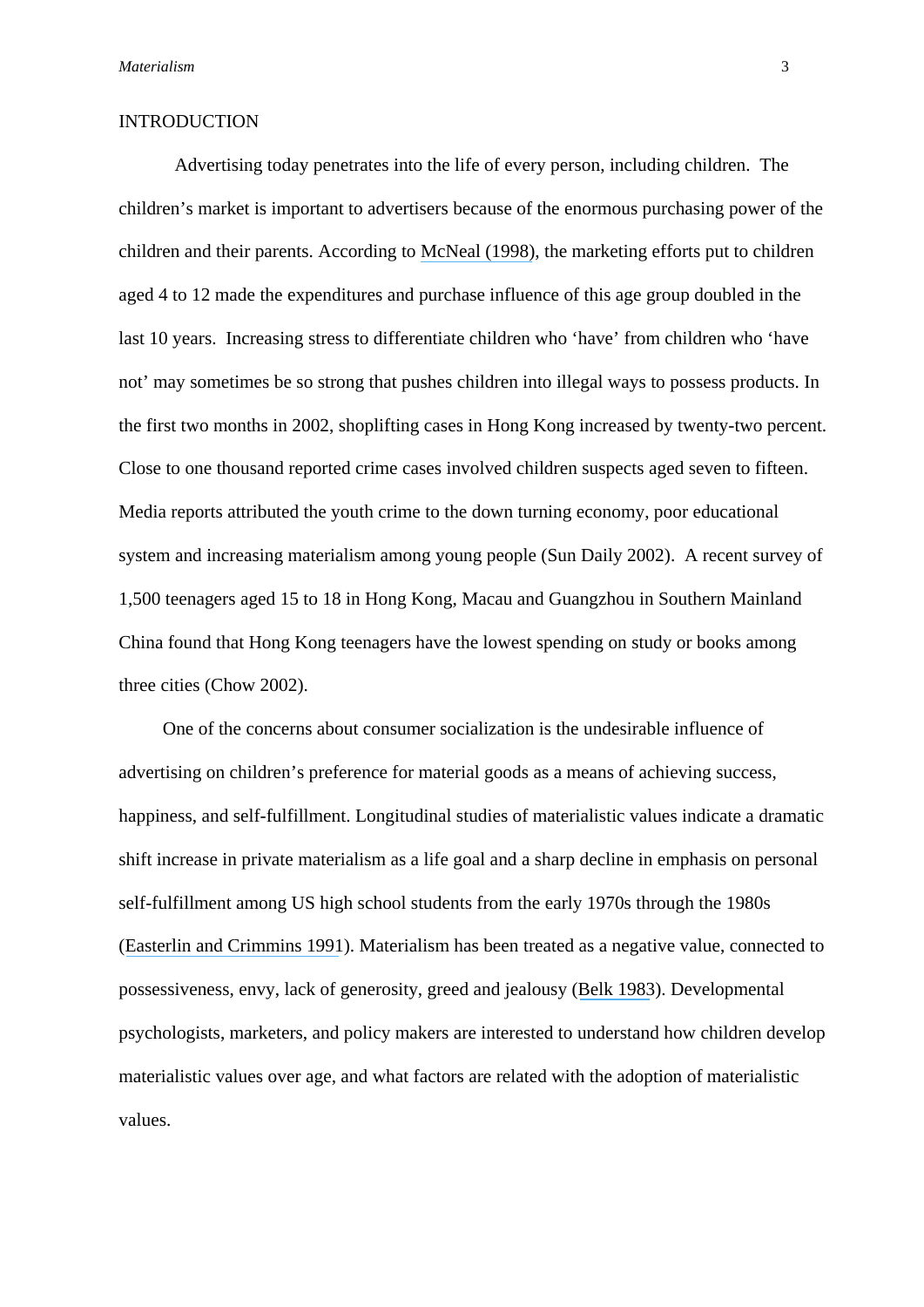As younger children have limited ability to read, television serves as an important medium to obtain information about products and services. Children in Hong Kong are exposed to a large amount of advertising, especially through television advertising. According to a weekly AC Nielsen's television rating report, the average rating of TVB-Jade, the dominant Chinese channel, from 5 p.m. to 10 p.m. on a school day in February 2002 for children 4 to 14 was 25 rating points (equivalent to an audience size of 227,000). Children watched a lot more television during school holidays. A child spending three hours per day watching television may be exposed to 12,000 commercials every year. Research finding indicates that television viewing is positively related with endorsement of materialistic values among children ([Kapferer 1986](https://www.researchgate.net/publication/281803524_A_comparison_of_TV_advertising_and_mothers)). Influence of other factors including age and socioeconomic status did not find consistent results ([John 1999](https://www.researchgate.net/publication/24099029_Consumer_Socialization_of_Children_A_Retrospective_Look_At_Twenty-Five_Years_of_Research?el=1_x_8&enrichId=rgreq-709c401c6c7d860b50dd24505361bda9-XXX&enrichSource=Y292ZXJQYWdlOzIzNTMxNzg1MDtBUzo0NDIwMDU5NDQ4MzYwOTZAMTQ4MjM5MzgzNzE0Mw==)).

A lot of research on materialistic values and children has been conducted with adolescents. John (1999) pointed out that there is lack of studies with younger children directly address the issue of materialism. The current study attempts to fill this gap.

Do children become more materialistic when they grow up? How does television viewing influence children's materialistic values? What are the factors influencing children's endorsement of materialistic values? This study attempts to examine to what extent Chinese children in Hong Kong endorse materialistic values and the influences of age, gender and other factors on children's materialistic values. The study adopts John's (1999) model of consumer socialization of children. The model suggests that children in different ages adopt different consumption motives and values.

The study is of major interest to both marketers and to public policy officials. Marketers are keen to know if their advertising is effective while policy makers are concerned with protecting the interests of the children. The study is particularly important as there is a paucity of empirical evidence on the topic within the context of children from Asian cultures.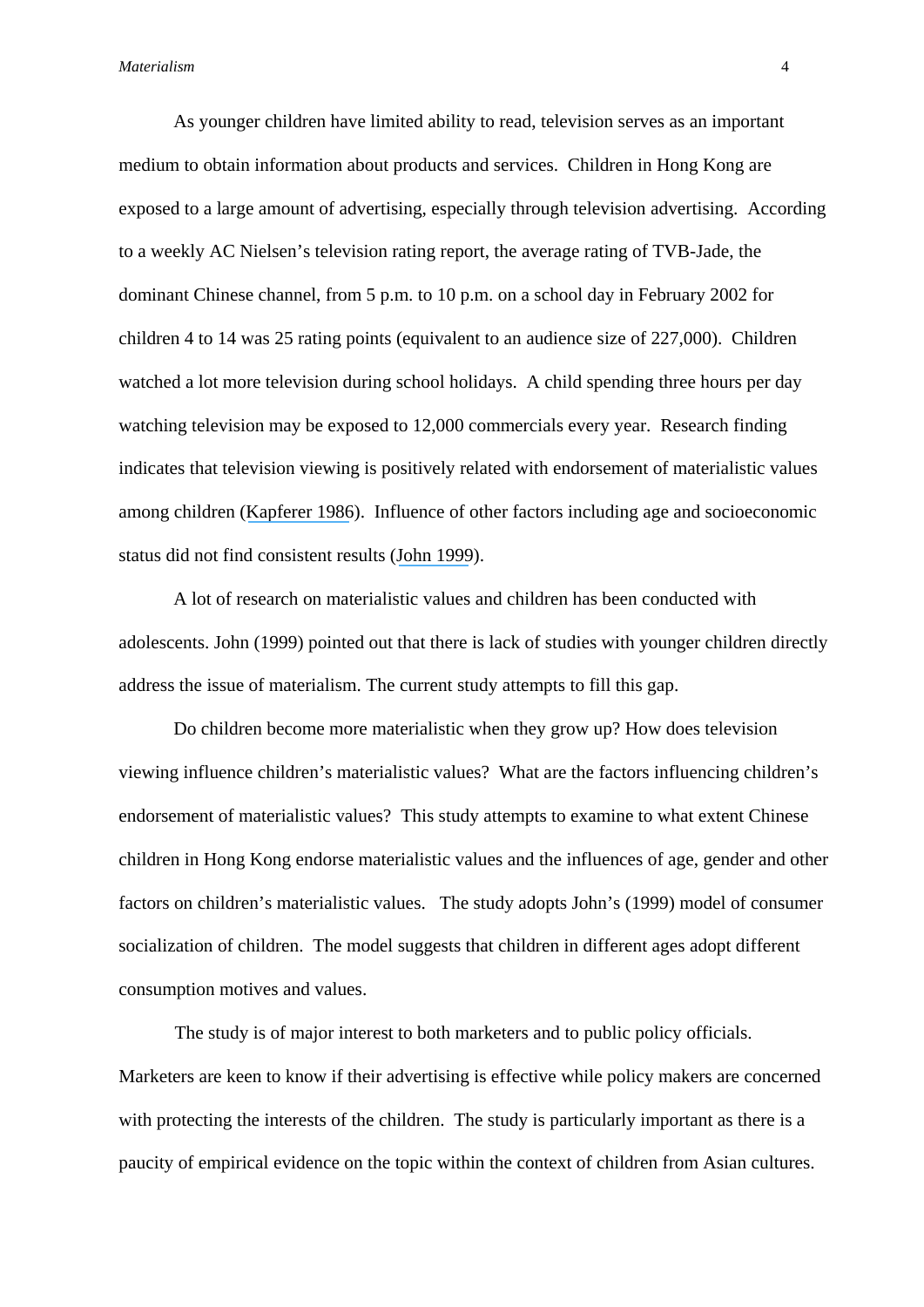This is surprising at a time when marketing academics make continuous pleas for international studies on marketing concepts and consumer behaviors ([Lee and Green 1991](https://www.researchgate.net/publication/5222552_Cross-Cultural_Examination_of_the_Fishbein_Behavioral_Intensions_Model?el=1_x_8&enrichId=rgreq-709c401c6c7d860b50dd24505361bda9-XXX&enrichSource=Y292ZXJQYWdlOzIzNTMxNzg1MDtBUzo0NDIwMDU5NDQ4MzYwOTZAMTQ4MjM5MzgzNzE0Mw==)). Some of the factors which are important in the consideration of the interaction between advertising and children in the Chinese context include a strong historically cultivated habits of thrift, emphasis on academic achievements and good social relationships, and the mass transportation system that facilitates children go shopping with their peers from early childhood.

The objectives of this study are:

a) to study whether Chinese children endorse materialistic value;

b) to examine the influences of demographic and economic factors on children's materialistic values

## LITERATURE REVIEW

 One of the frequent accuses of advertising is that advertising encourages materialistic values. [Pollay \(1986\)](https://www.researchgate.net/publication/233894821_The_Distorted_Mirror_Reflections_on_the_Unintended_Consequences_of_Advertising?el=1_x_8&enrichId=rgreq-709c401c6c7d860b50dd24505361bda9-XXX&enrichSource=Y292ZXJQYWdlOzIzNTMxNzg1MDtBUzo0NDIwMDU5NDQ4MzYwOTZAMTQ4MjM5MzgzNzE0Mw==) summarizes the themes of materialism to include belief that consumption is the route to happiness, meaning, and the solution to most personal problems; displacement of feeling from people to objects ([Leiss 1976](https://www.researchgate.net/publication/264157882_The_Limits_to_Satisfaction?el=1_x_8&enrichId=rgreq-709c401c6c7d860b50dd24505361bda9-XXX&enrichSource=Y292ZXJQYWdlOzIzNTMxNzg1MDtBUzo0NDIwMDU5NDQ4MzYwOTZAMTQ4MjM5MzgzNzE0Mw==)); displacing spiritual development with secular hedonism (Skolimowski 1977); distorted gross economic goals vs. justice and peace, and the ecological wastefulness. In a survey of 691 adults in Hong Kong, fifty-six percent agreed that television advertising is making us a materialistic society that interested in buying and owning things. Forty-six percent agreed that television sometimes makes people live in a world of fantasy (Chan 1995).

 Integrating Piaget's theory of cognitive development (1970) and Selman's theory of social developments (1980), John (1999) proposes a model of consumer socialization. In the model, consumer socialization is viewed as a developmental process that proceeds through different stages as children mature into adult consumers. During the perceptual stage (ages 3-7), children are characterized by a general orientation toward the immediate and readily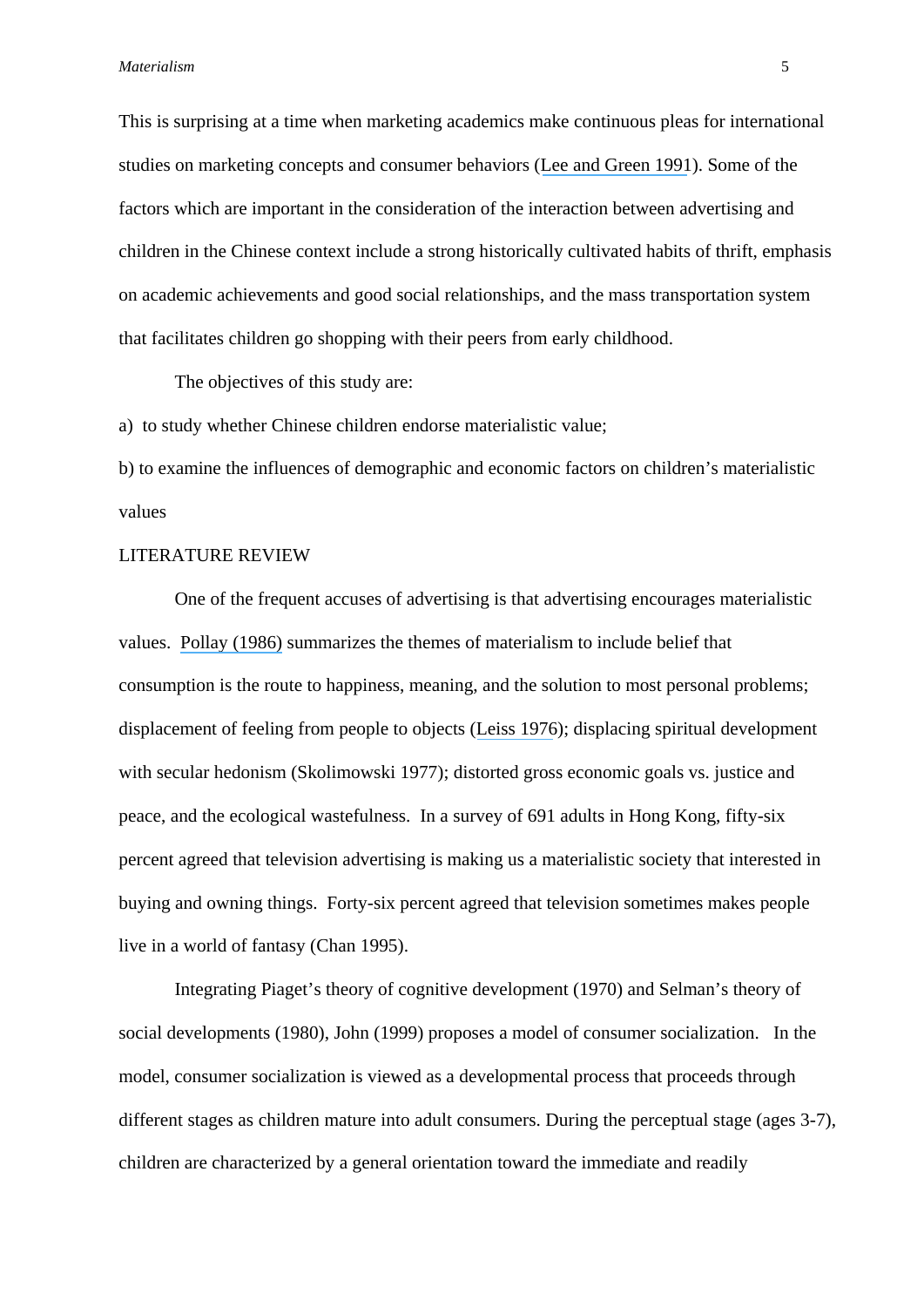observable perceptual features of the marketplace. The value of possession is based on surface features, such as having more of something. During the analytical stage (ages 7-11), children are characterized by mastering some consumer knowledge and skills. Concepts such as product categories or prices are thought of in terms of functional or underlying dimensions. Children begin to understand the value of possession based on social meaning and significance. As the children enter the reflective stage (ages 11-16), they possess comprehensive knowledge about marketplace concepts such as branding and pricing. They understand fully the value of possession based on social meaning, significance, and scarcity.

In Goldberg and Gorn's study (1978), materialistic value is demonstrated through an experiment that examines the relationship between seeing a commercial for a new toy and the selection of playmates. Three groups of boys aged four to five (the first two groups saw an ad for a new toy while the third group as a control) were asked to choose between two hypothetical playmates, one described as "very nice" that did not own the new toy, and one described as "not so nice" but own the new toy. The results show that 43-65 percent of the first two groups and one third of the control group selected the playmate with the new toy. In a similar setting, children were also asked to choose between two play situations: either playing alone with the new toy or playing in a sandbox with friends. About one third of the control group chose to play with the new toy, while the majority of the two experimental groups selected to play with the new toy. The study demonstrated that children in very young age value the possession of material goods and accessing a new toy could sometimes be favored over playing with friends.

Children's changing understanding of the value of possession with age is illustrated in Baker and Gentry's (1996) study of collecting hobby among first and fifth graders. Children across grades enjoyed collecting items but attributed to different reasons. Younger appreciated collecting as it makes them felt they own more than others. Older children appreciated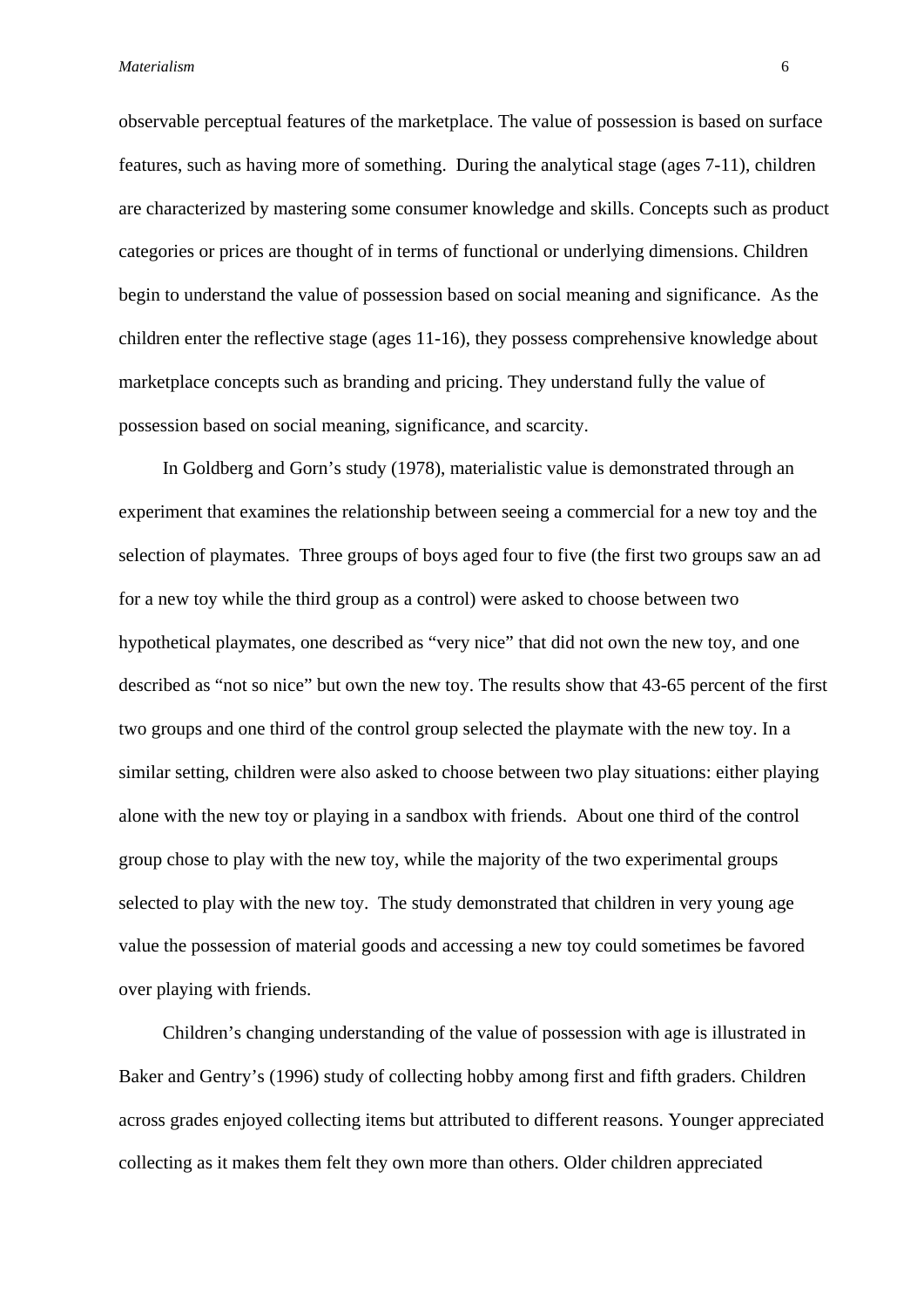collecting as a way of making themselves unique and feeling good about themselves. Younger children often compared their possessions to those of others in terms of quantity while older children compared in terms of specialty. [John \(1999\)](https://www.researchgate.net/publication/24099029_Consumer_Socialization_of_Children_A_Retrospective_Look_At_Twenty-Five_Years_of_Research?el=1_x_8&enrichId=rgreq-709c401c6c7d860b50dd24505361bda9-XXX&enrichSource=Y292ZXJQYWdlOzIzNTMxNzg1MDtBUzo0NDIwMDU5NDQ4MzYwOTZAMTQ4MjM5MzgzNzE0Mw==) elaborated that at the age of eleven, children were moving into the analytical stage. They would place value on material possessions that help them to develop social relations, achieve social status and self-fulfillment.

Seeing the importance of the concept of materialism in consumer socialization, scholars have proposed various operational definitions and measurement scales. Some of these scales were used mainly for adults while some scales were specifically designed for children. Ward and Wackman (1971, p.426) operationally defined materialism as "orientation emphasizing possessions and money for personal happiness and social progress". It was measured by summing responses (strongly disagree to strongly agree) to six items like "It is really true that money can buy happiness." This measure has been used in later research by Moschis and his colleagues (Churchill and Moschis 1979; Moschis and Moore 1982). In Kapfere's (1986) study of children and their parents, materialism was measured by single item of agreement to the statement "people are much happier if they can buy a lot of things". Belk (1984) defined materialism as the importance a consumer attaches to worldly possessions, and whether such possessions assume a central place in the consumer's life. Belk's (1985) measure of materialism consisted of three traits (envy, nongenerosity, and possessiveness) and has been used in a number of studies (O'Guinn and Faber 1989; Wallendorf and Arnould 1988). Richins's (1987) measure of materialism for adults consisted of seven items like "It is important to have really nice things", "The things I own give me a great deal of pleasure". The measure demonstrated moderate to high Cronbach alpha reliability (0.3 to 0.7) in a crosscultural study of consumers and university students in five countries including United States, Canada, Australia, Turkey, and China ([Sirgy et al. 1998](https://www.researchgate.net/publication/261624673_Does_Television_Viewership_Play_a_Role_in_the_Perception_of_Quality_of_Life?el=1_x_8&enrichId=rgreq-709c401c6c7d860b50dd24505361bda9-XXX&enrichSource=Y292ZXJQYWdlOzIzNTMxNzg1MDtBUzo0NDIwMDU5NDQ4MzYwOTZAMTQ4MjM5MzgzNzE0Mw==)). Richins and Dawson (1990) constructed the Material Values Scale that consists of eighteen items, concerning feelings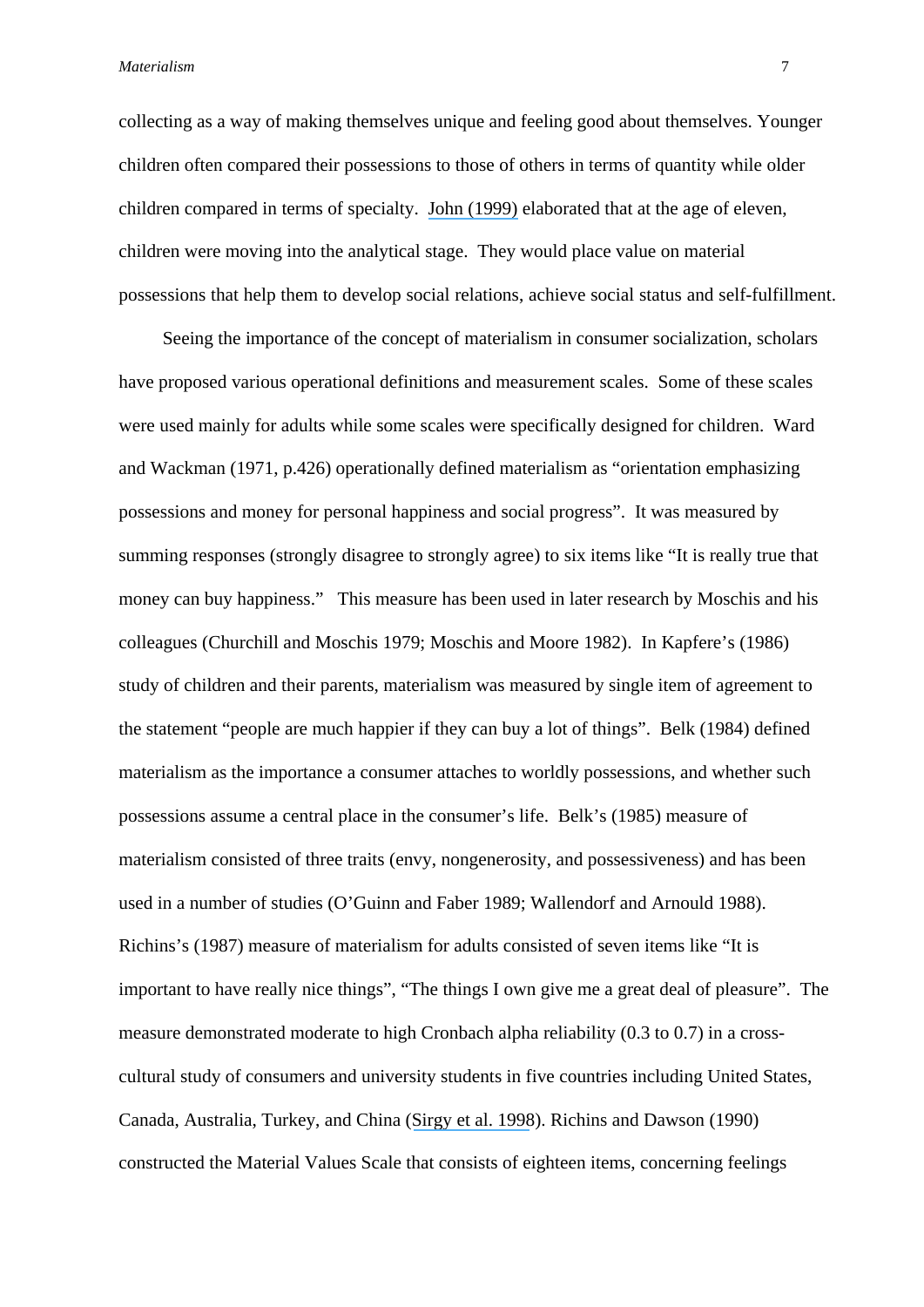about possessions in general and loading on the three factors, success, centrality, and happiness that have been identified as important aspects of materialism by Fournier and Richins (1991). People who score high in the Material Values Scale tend to believe that possessions define success, possessions are at the center of one's life and that happiness depends on the possession of goods. Cronbach's alpha was 0.78, indicating that the scale was reliable (Browne and Kaldenberg 1997).

Kapferer (1986) surveyed 362 children aged eight to fifteen and their parents and found high mother-child correlation on materialism  $(r = 0.48)$ . Positive correlation was reported between television viewing and materialistic values of children, even after controlling for mother's endorsement of materialistic values. He explained that influence might work both ways: materialistic children tend to expose themselves more to television programs or television programs may reinforce materialistic values.

In surveys of adolescents in U.S., amount of television viewing was positively related with materialistic values (Churchill and Moschis 1979; Moschis and Moore 1982). Adolescents in families with a socio-oriented communication pattern, which stresses deference and harmony among family members while avoiding controversy, exhibited higher levels of materialism (Moschis and Moore 1979b). Children from families with concept-orientated communication pattern held lower level of materialistic values (Moore and Moschis 1981). Communication outside the family also contributes to the difference in the level of materialism among children. Studies showed that materialism is higher in children who communicate with peers more frequently (Churchill and Moschis 1979; [Moschis and Churchill 1978](https://www.researchgate.net/publication/271778098_Consumer_Socialization_A_Theoretical_and_Empirical_Analysis?el=1_x_8&enrichId=rgreq-709c401c6c7d860b50dd24505361bda9-XXX&enrichSource=Y292ZXJQYWdlOzIzNTMxNzg1MDtBUzo0NDIwMDU5NDQ4MzYwOTZAMTQ4MjM5MzgzNzE0Mw==)) and are more susceptible to their influence (Achenreiner 1997).

Age, socioeconomic status, and birth order have been included as factors in several studies but did not produce consistent results. However, the factor gender did generate consistent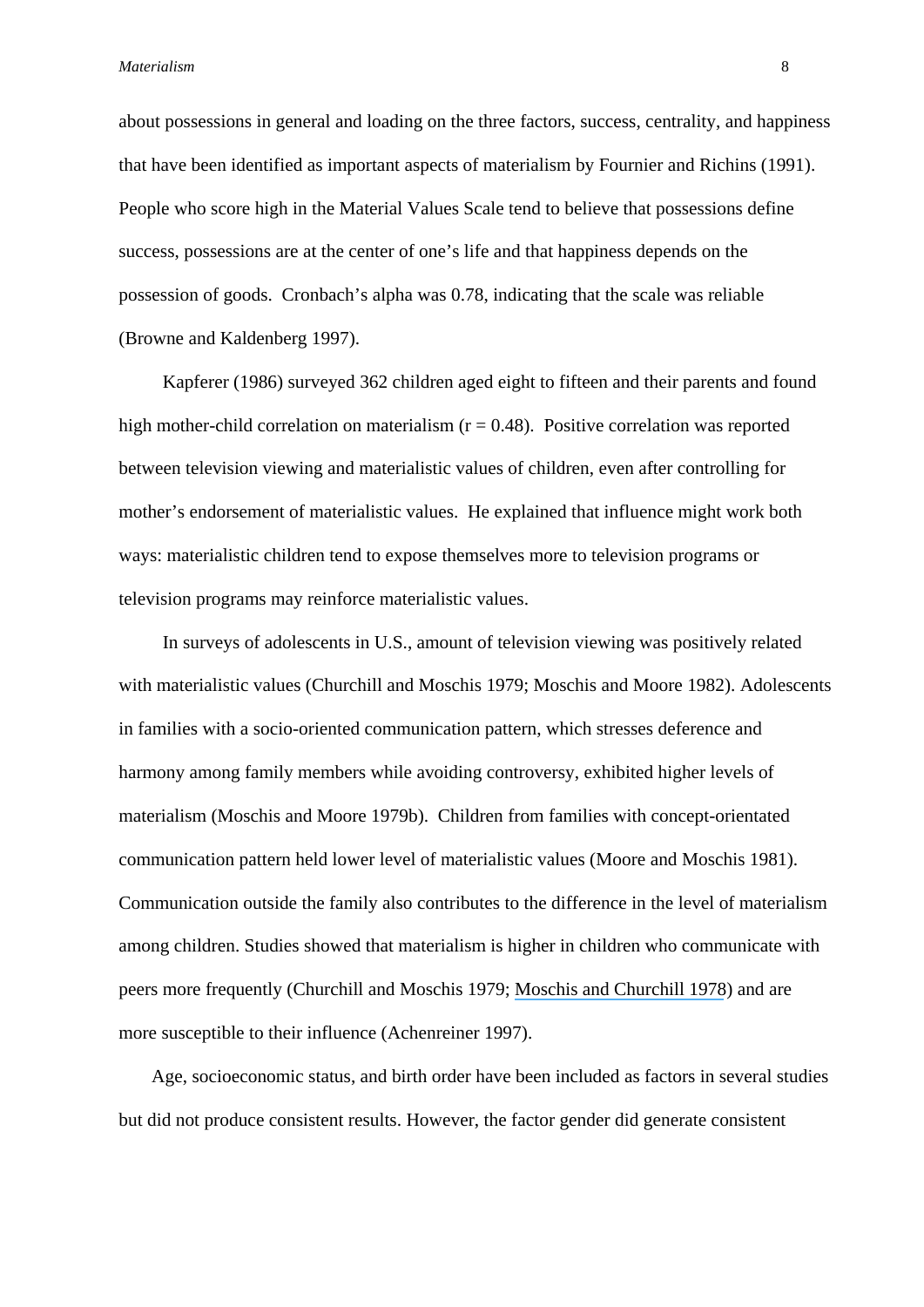findings, with males reporting higher levels of materialism than females (Achenreiner 1997; Churchill and Moschis 1979).

To conclude, the review of literature shows that children understand the concept of possession and value it from a very young age. The development of children's materialistic values are linked to gender, peer, parenting communication style and level of exposure to television. Past studies on children's materialistic values seldom adopt a pen and pencil measurement scale and there was a lack of study in the Asian context.

### METHODOLOGY

Communication studies students of Hong Kong Baptist University enrolled in the course "Advertising and Social Communication" were recruited and, through personal sources, interviewed two hundred and forty-six Chinese children in Hong Kong. A structured questionnaire consisted of twenty-four close-ended questions were constructed based on a doctoral student's work in this topic (Heerey et al. 2002). Materialism was measured by fourteen items that prompt whether children desire more money and more toys, whether they feel happier if they have more toys, and whether they often compare their possessions with friends (see Table 1 for the list of items). The author translated the questionnaire from English to Chinese and a psychology grade research assistant translated it back into English. The two English versions were matched to clear the discrepancy by the author. Student interviewers were trained on the purpose of the study, the structure of the interview and the skills in soliciting responses. Interviews were conducted at public libraries, churches, restaurants and parks near school areas in March to April 2002. Each interview took about ten to fifteen minutes. Efforts were made to minimize interruptions and intrusions by other family members or friends present. The children were from a quota sample of equal number of boys and girls for each school year from elementary school grade two to grade six. Due to an error, students have interviewed twenty boys and twenty-eight girls in grade five (instead of twenty-four boys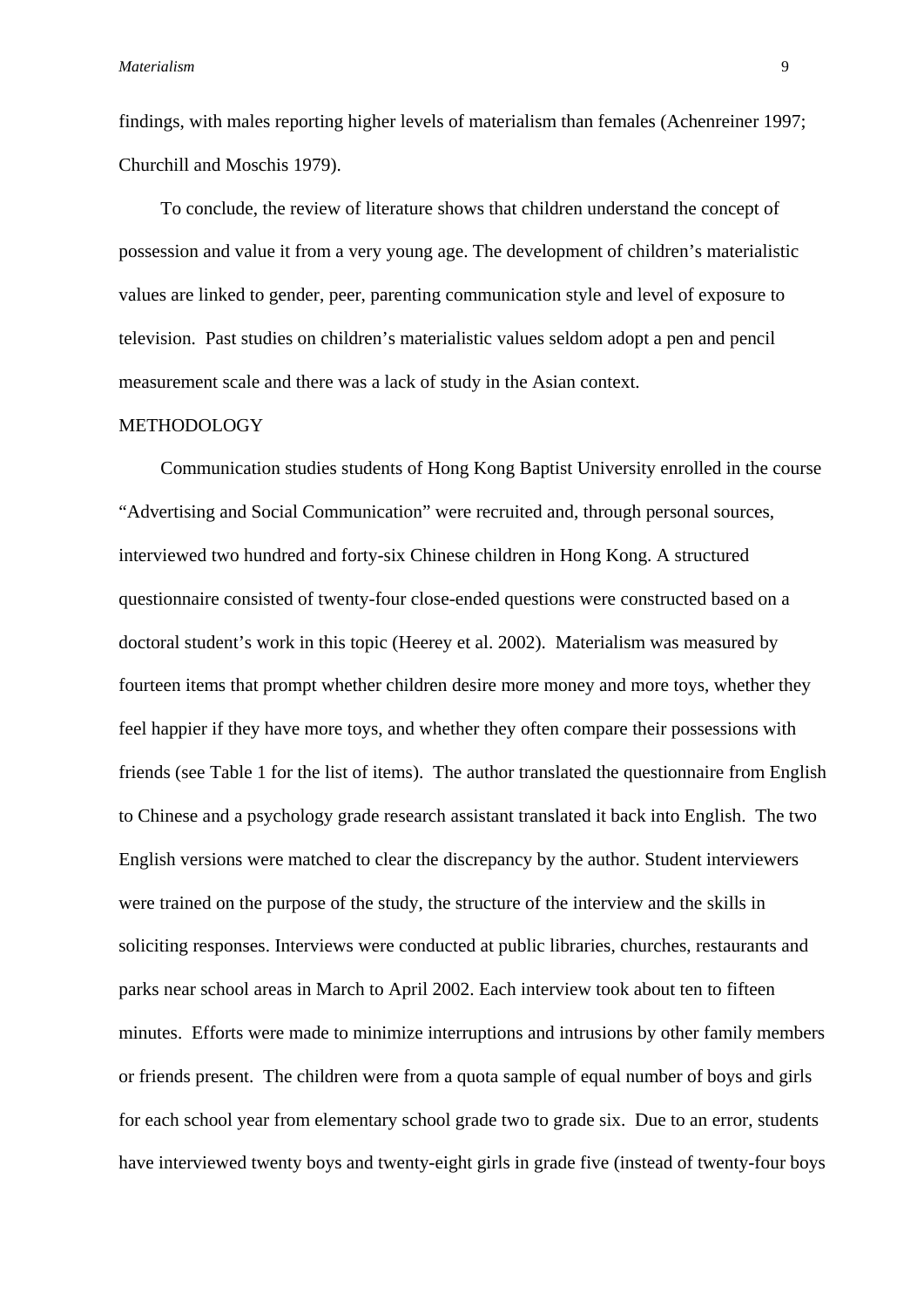and twenty-four girls). The questionnaire consisted of fourteen questions on materialism, three questions on perceived function of advertising, two questions on perceived truthfulness of advertising, and one question on liking of advertising. Children are asked to indicate on a fivepoint scale whether they agree with the statements (1=disagree very much, 5=agree very much). Demographic and other variables such as household size, number of hours of TV viewing in weekdays and weekends, co-viewing with parents, and amount of allowance received per week were also collected.

#### FINDINGS

#### *Sample profile*

All the children sampled were aged from six to thirteen, with a mean age of 9.3. Fortynine percent were males and fifty-one percent were females. Ninety percent of them were living in small household with equal to or less than five members (including the child). One quarter of the sample did not receive any allowance. One quarter of the children received less than HK\$20 (US\$2.50) per week. Forty percent received HK\$21 to \$60 (US\$2.70 to 7.70) per week and the remaining ten percent received HK\$61 up to \$300 (US\$7.80 to 38.50) per week. Sixty percent of the sample on average watched 14 to 35 hours of television a week. Thirty percent of children reported that they never or seldom watch television with their parents. Forty-seven percent reported that they sometimes watch television with their parents, while the remaining twenty-three percent always watch television with their parents.

#### *Materialism*

Table 1 summarizes children's response to the statements about materialism. The statements that they agreed most indicated that Chinese children in Hong Kong want more allowance, enjoy birthday because of the presents, want to own things that other children like, want to own the newest things and the best things. The statements that they disagreed most indicated that they did not think their friends like them because of their toys, and they would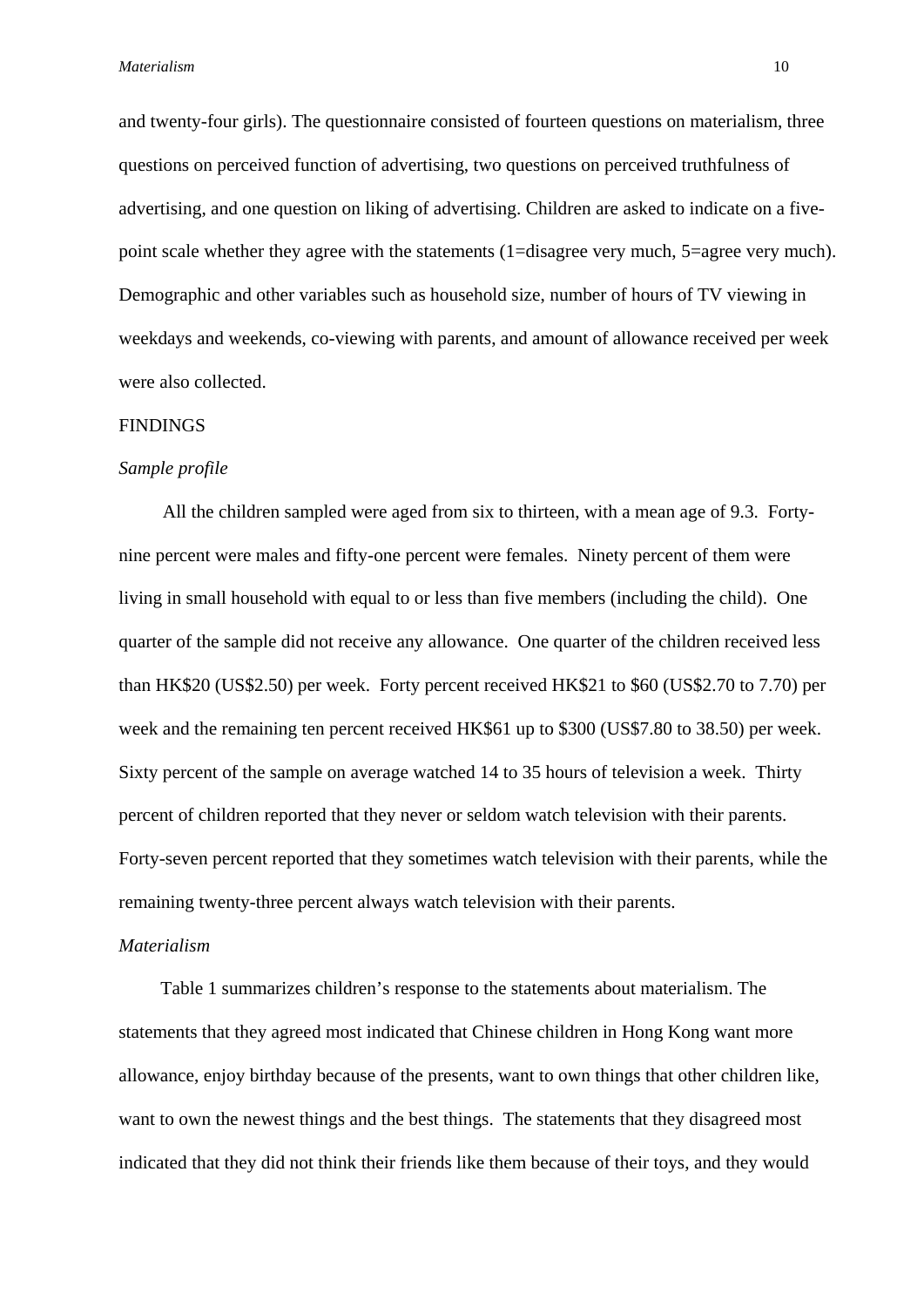not be upset even if their best friends had their most wanted toys. The mean of the fourteen statements forms the materialism score. The mean and the standard deviation for the materialism score was 3.1 and 0.5 respectively. The result indicates that Hong Kong children do not endorse a strong materialistic value. Inter-item reliability (Cronbach's alpha) for the measure was high (0.80). All the fourteen items had high positive correlation with the materialism scale and the Cronbach's alpha did not increase to more than 0.81 when either one of the statements was deleted.

### [TABLE ONE ABOUT HERE]

#### *Materialism and demographic variables*

Table 2 summarizes children's materialism scores by sex, age group, and household size. One-way ANOVA F-tests were conducted to compare the response to the fourteen items and the materialism scores by the independent variables.

Out of the fourteen statements, only one statement yielded a significant F-statistic between boys and girls. Boys agreed more to the statement "I like to own the newest things" than girls (mean for boys=3.8, mean for girls=3.4, F-statistics =  $10.5$ , p<0.001). The materialism scores for boys and girls were 3.1 and 3.1 respectively and were not different significantly.

Out of the fourteen statements, ten statements yield significant F-statistics between children of different age groups. Duncan pair-wise tests indicated that in most of the cases with significant F-statistics, the age group six to seven was the most materialistic. The materialism scores for children in the age groups six to seven, eight to nine, ten to eleven, twelve or above were 3.6, 3.1, 3.0 and 3.0 respectively (F-statistic=12.7,  $p<0.0001$ ). Again, Duncan pair-wise test indicated that children in the age group six to seven were the most materialistic. There was no significant difference in materialism scores between children in the other three older age groups.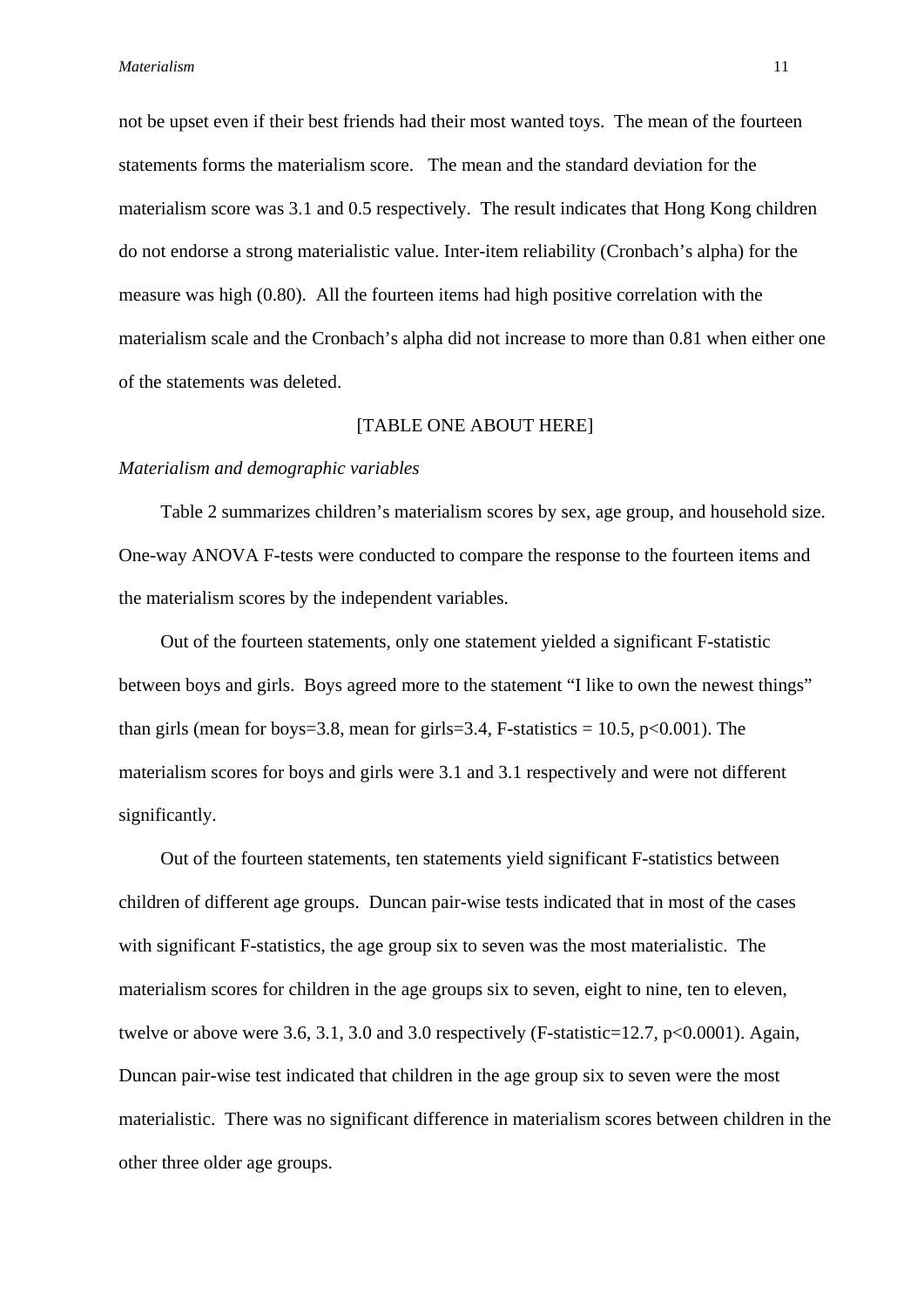Household size was recoded into two levels: small for households with less than four members, and large for households with more than four members. Out of the fourteen statements, four statements yield significant F-statistics between children in different household sizes. Children from small families were more likely to agree with the statements "I want to have things that other kids like", "My friends like me because I have cool toys", "I like to own a lot of things so that my friends will envy me", and "I like to compare myself with my friends to see who got more toys". The materialism scores for children in small and big families were 3.2 and 3.0 respectively (F-statistic=6.6, p<0.05). The results suggested that children from small families were more materialistic.

## [TABLE TWO ABOUT HERE]

Table 3 summarizes children's materialism scores by level of TV viewing, degree of co-viewing with parents, and allowance they have. Level of TV viewing was recoded into three levels: low for watching less than 21 hours a week, medium for watching 22 to 29 hours a week, and high for watching more than 30 hours a week. Co-viewing with parents was recorded into three levels: never or seldom, sometimes, and always. Allowance was recoded into three groups: low for less than \$14 per week, medium for \$15 to \$40 per week, and high for \$41 or more per week. One-way ANOVA F-tests were conducted to compare the response to fourteen items and the materialism scores by the independent variables.

Out of the fourteen statements, only two statements yielded a significant F-statistic between children with different levels of TV viewing. Duncan pairwise tests indicated that children with medium to high level of TV viewing were more materialistic. Children with medium to high level of TV viewing agreed more to the statement "It's better to have more allowance" than children with low level of TV viewing (mean for medium level  $= 4.2$ , mean for high level  $= 4.1$ , mean for low level  $= 3.6$ , F-statistics  $= 11.4$ , p<0.0001). Children with medium to high level of TV viewing also agreed more to the statement "I like to own the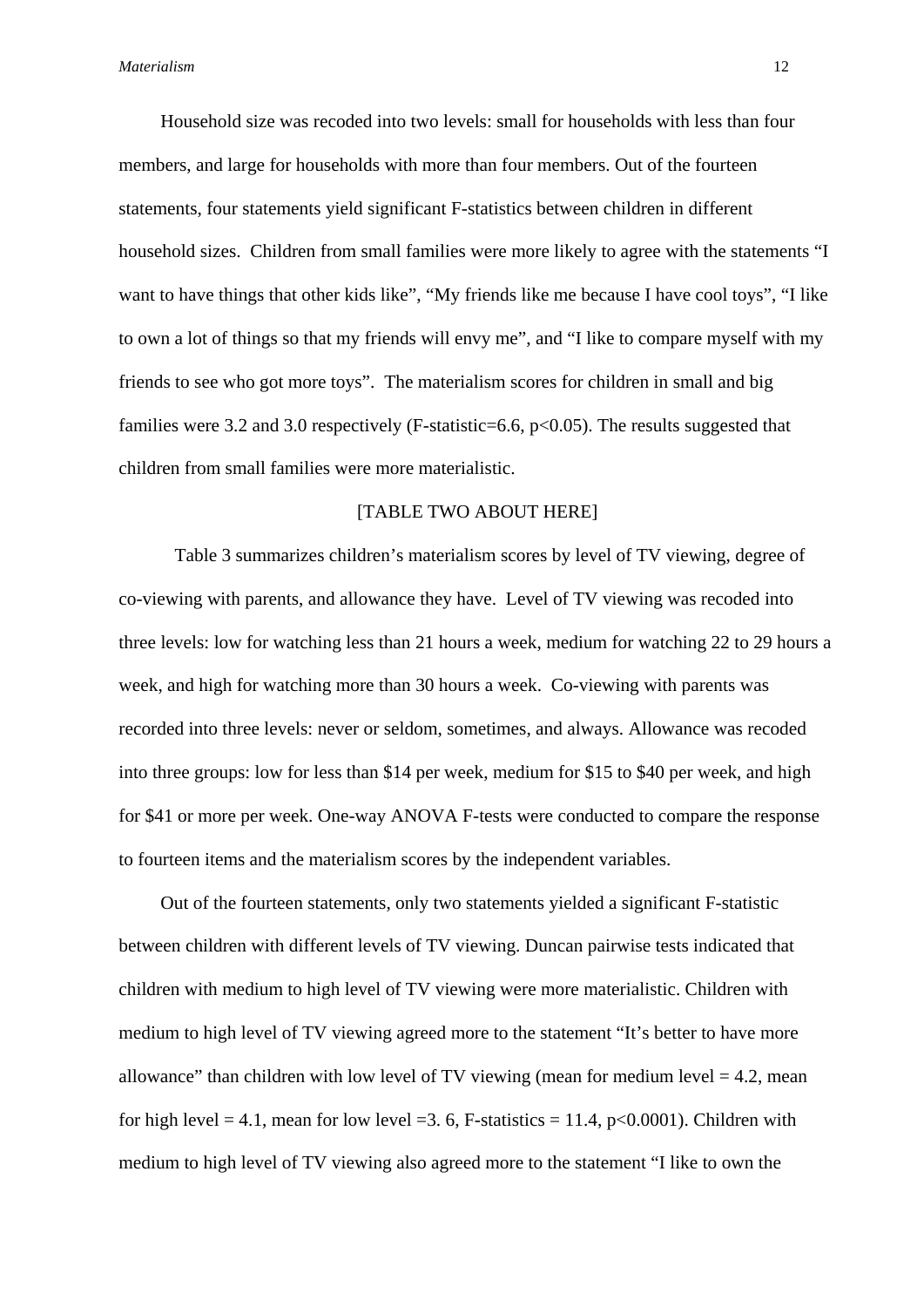newest things" than children with low level of TV viewing (mean for medium level  $= 3.7$ , mean for high level = 3.8, mean for low level = 3.3, F-statistics = 4.3, p<0.05). The materialism scores for children with low, medium and high level of TV viewing were 3.0, 3.2 and 3.1 respectively and were not different significantly.

Out of the fourteen statements, four statements yield significant F-statistics between children with different degrees of co-viewing with parents. Duncan pairwise tests indicated that in most of the cases with significant F-statistics, children in the group never or seldom coviewing with parents were the most materialistic. The materialism scores for children in the co-viewing groups never or seldom, sometimes and always were 3.2, 3.1 and 3.0 respectively (F-statistic=4.4, p<0.05). Again, Duncan pair-wise test indicated that children that never or seldom co-viewing with parents were the most materialistic. There was no significant difference in materialism scores between children in the other two groups.

Out of the fourteen statements, four statements yield significant F-statistics between children got different amounts of allowance. Children who got more allowance were more likely to agree with the statements "It's better to have more allowance", "I like celebrating my birthday because I can get a lot of presents", "I like to own a lot of things so that my friends will envy me", and "I like to own the best things". The materialism scores for children with low, medium, and high level of allowance were 3.0, 3.1 and 3.2 respectively (F-statistic=3.5, p<0.05). The result indicated that children who got more allowance were more materialistic.

## [TABLE THREE ABOUT HERE]

## *Predicting children's materialism scores*

How do various factors related to children's endorsement of materialistic values? Multiple regression analysis is used to predict materialism scores using gender, age group, household size, television viewing, co-viewing with parents, and allowance as predictors. Table 4 summarizes the Pearson correlation coefficients between the materialism scores and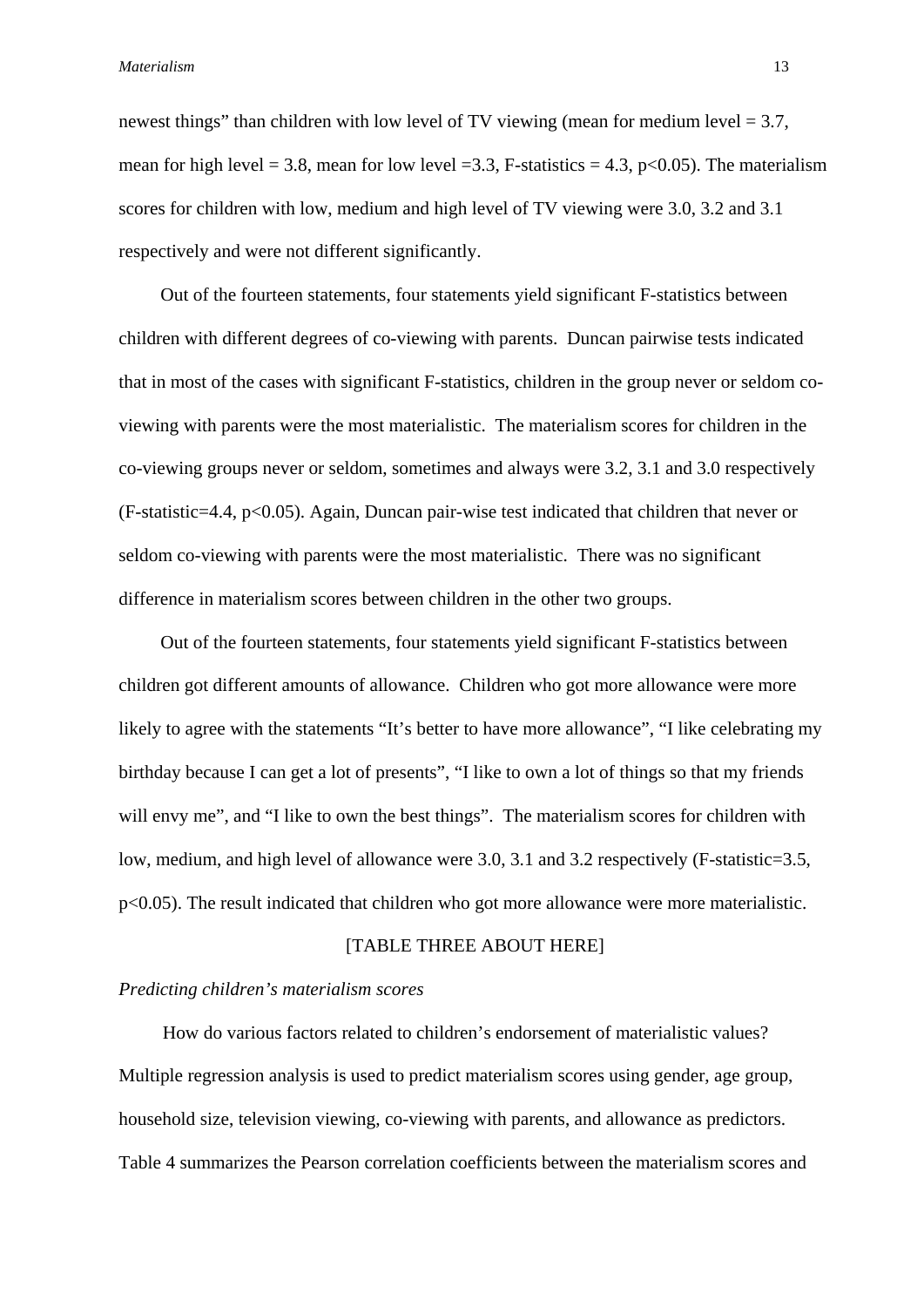the predictors and Table 5 shows the result of the regression analysis. Results indicated that among the six predictors, three (age group, television viewing, and allowance) had significant beta values. According to the absolute beta values, age variable was most important, followed by allowance, then by television viewing. Materialism scores would be high for the younger age group, high level of television viewing, and high level of allowance. Gender, household size, and co-viewing with parents had no significant beta values, indicating that these three factors had no significant correlation with materialism scores when they were partialled out. The six factors together explained nineteen percent of variation in children's materialism scores. The three factors (age, TV viewing, and allowance) together explained eighteen percent of variation in children's materialism scores.

## [TABLE FOUR ABOUT HERE]

## [TABLE FIVE ABOUT HERE]

A second multiple regression model is used to predict materialism scores. In addition to the six variables discussed above, another six variables including perceived functions of advertising, perceived truthfulness of ads, and liking of ads as predictors. The result is displayed in Table 6. Results indicated that among the twelve predictors, seven had significant beta values. Age group and allowance remained as significant predictors, while television viewing was no longer significant. According to the absolute beta values, the perceived manipulating function of ads ("More ads make you want to have more toys") was the most important predictor, followed by age variable, then by allowance. Other significant predictors included agreeing to the items "ads always tell the truth", "ads tells me about what things I should have", "ads helps me to know which toys are good", and "I like watching ads". Materialism scores would be high for the younger age group, children with high level of allowance, children acknowledging manipulative and knowledge functions of advertising, children putting more trust on ads, and children like ads more. Gender, household size, TV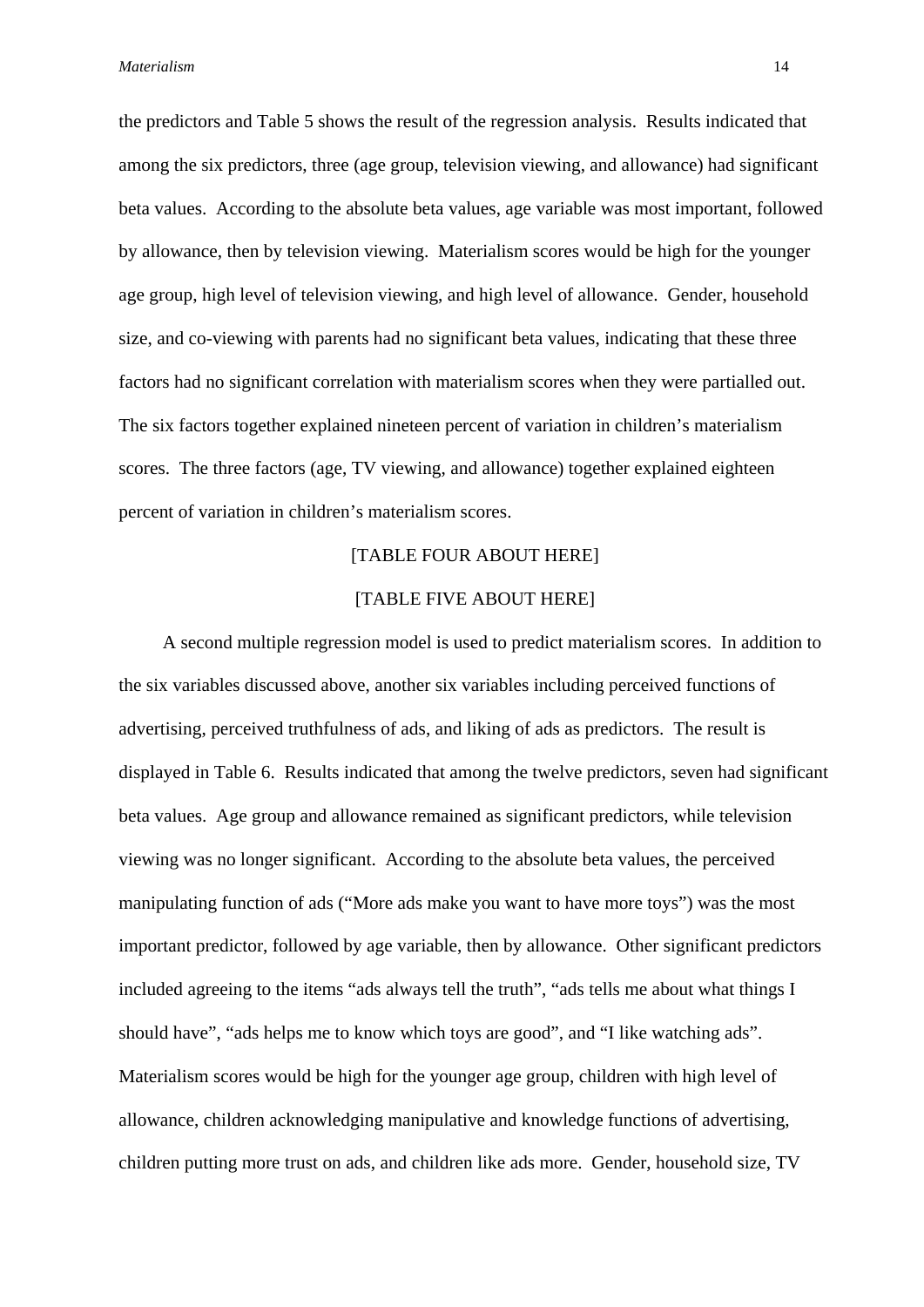viewing and co-viewing with parents had no significant beta values, indicating that these factors had no significant correlation with materialism scores when they were partialled out. The twelve factors together explained forty-eight percent of variation in children's materialism scores.

#### [TABLE SIX ABOUT HERE]

### DISCUSSION AND CONCULSION

The current study found that Chinese children in Hong Kong do not endorse materialistic values strongly as the materialism score is slightly over the mid point of 3. General speaking, Chinese children in Hong Kong had a strong desire for possession of money and the newest things. However, possessions did not play a central role in development of social relations. This can be seen from the low agreement to items related with displacement of friendship to possessions. Competing with friends on possessions and envying friends for good stuff were not strong too.

In the current study, the youngest children were the most materialistic. The itemized scores were over three for thirteen out of fourteen items. According to John's (1999) model of consumer socialization, children in younger age tended to judge the value of possession from surface attributes, such as quantity. So, it was not surprising that children in the youngest age had the strongest desire for more allowance, things that other kids like, and the best things. Similar to Baker and Gentry's (1996) finding, the youngest children were more likely to compare with friends to see who got more toys. To them, the more is the better. Contrary to [John's \(1999\)](https://www.researchgate.net/publication/24099029_Consumer_Socialization_of_Children_A_Retrospective_Look_At_Twenty-Five_Years_of_Research?el=1_x_8&enrichId=rgreq-709c401c6c7d860b50dd24505361bda9-XXX&enrichSource=Y292ZXJQYWdlOzIzNTMxNzg1MDtBUzo0NDIwMDU5NDQ4MzYwOTZAMTQ4MjM5MzgzNzE0Mw==) model, the current study indicates that the youngest children demonstrate an understanding of value of possessions based on social meaning and significance. What makes this age group different from the other three groups is their strong link between possessions and friendships. They perceived that they like their friends because of their possessions and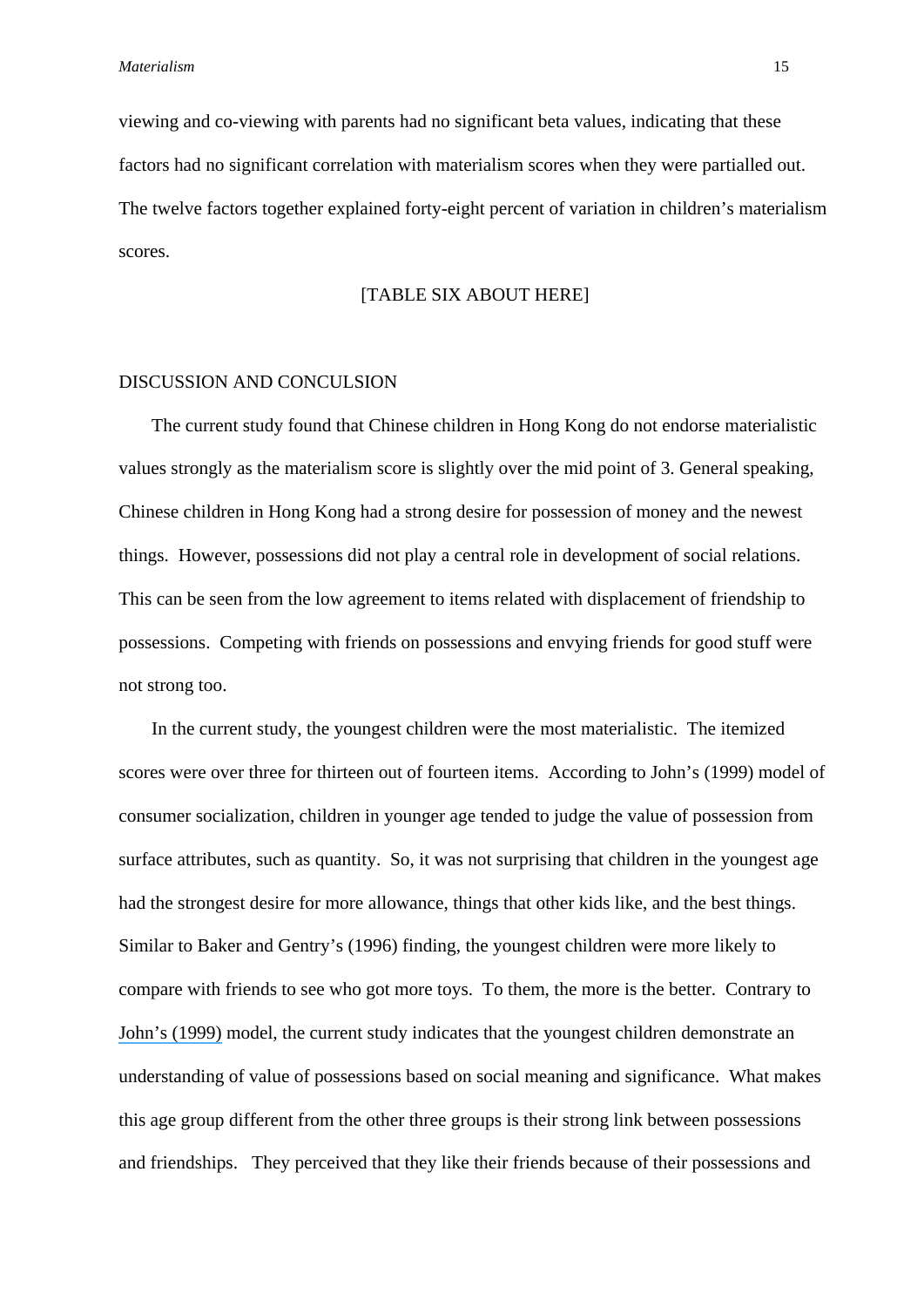their friends liked them because they had cool toys. They also perceived that their best friends have lots of good stuff and they like to own things so that their friends will envy them.

Why older children are not more materialistic? There are three possible explanations. First, older children have more consumption experience (and therefore possessions experience). They may be disappointed with some of the possessions that they realize owning more does not necessarily means happier. F-statistic indicates that older children are less likely to compare with friends on quantity. So, the second explanation is that they have developed an understanding of value of possession that goes beyond quantity. It is a limitation that the current materialism scale neither has items about the value of possessions based on scarcity nor items about the value of material goods in terms of personal fulfillment and social status. In future studies, item such as "I like to compare myself with my friends to see who got the most unique stuff" and "I like to own things because they makes me feel good about myself" should be added. The third explanation deals with the social desirability issue. It is possible that older children are more aware of the negative connotation of materialism. They are less willing to agree to materialistic values in a personal interview setting. Future studies can use self-administered questionnaires for older children in order to avoid the influence of social desirability in the data collection.

From the first model of prediction, the three significant predictors were age, allowance, and television viewing. The level of allowance was positively related with materialism. Influence might work both ways: materialistic children have a greater need for products and services and they will request for more allowance. On the other hand, children with more allowance will have more chances of consumption. During the consumption process, they will come into contact with more alternatives and therefore have a stronger desire for more money to buy the best things.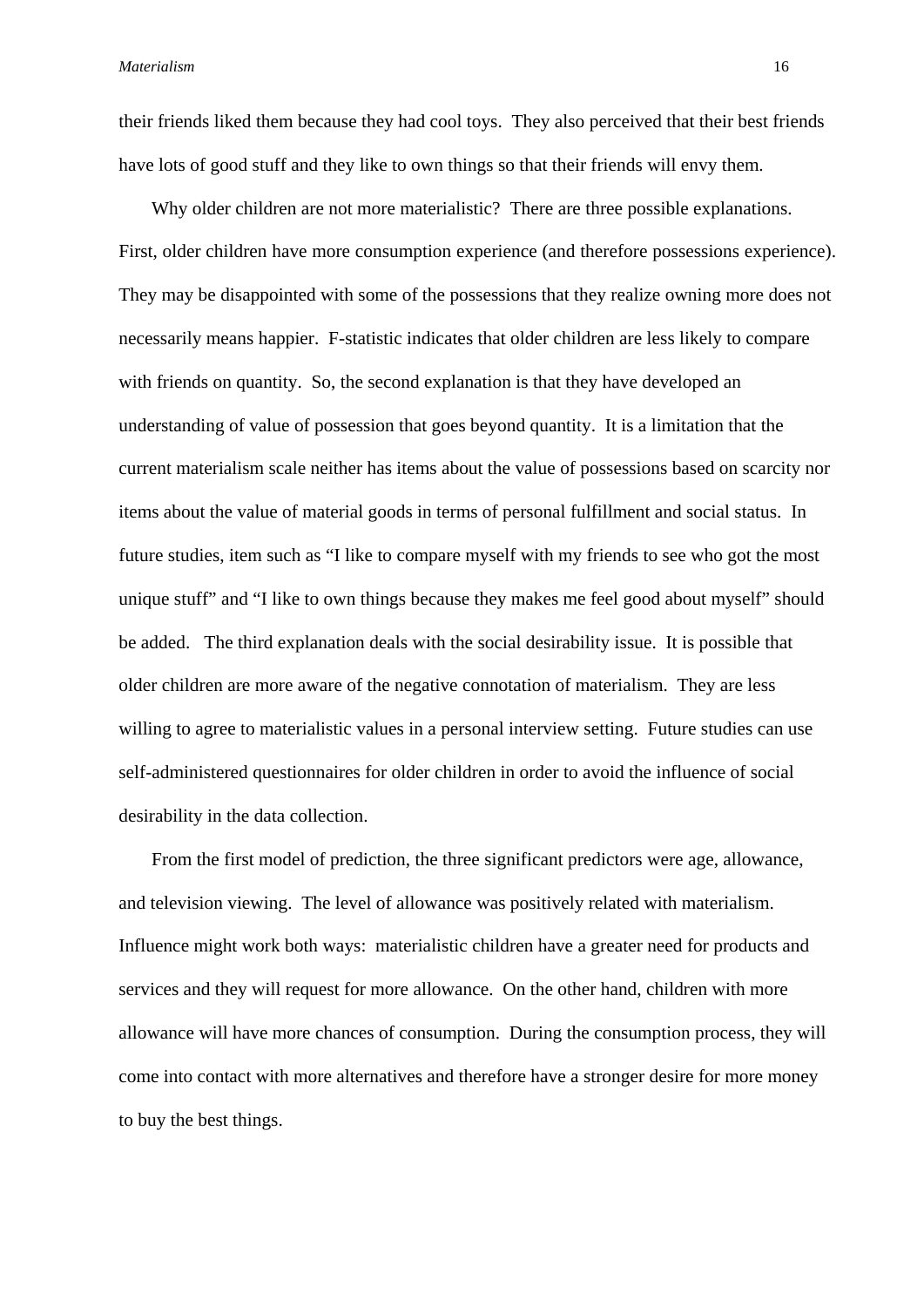Contrary to the research literature, the current study does not find gender difference in materialistic values. Chinese girls are equally materialistic as boys. Previous conclusion of boys being more materialistic comes mainly from study of adolescents. The current study indicates that in early childhood, there is no such gender difference, at least in the Chinese context in Hong Kong. A recent survey of 8,379 children and youths indicates that male and female students generally accept that women have a career. While young males were more rigid and inflexible in their definition of masculinity, young females were much more open in gender equality, and acceptance of non-traditional male roles (Equal Opportunities Commission, 2002). The lack of gender difference may be attributed to the fact that girls and boys in Hong Kong have an equal aspiration of good materialistic life. Future research should investigate why there is a lack of gender difference in materialistic values during the perceptual stage and the analytical stage, and how does the gender difference evolve in the reflective stage.

Comparing the results of the first and the second prediction model sheds insight on the influence of television viewing on materialistic values. In the first model, television viewing was positively correlated with materialistic values. In the second model when statements about perception of advertising are added, television viewing became insignificant. The result indicates that mere exposure to television programs and commercials does not contribute to more materialistic values. What influences materialistic values is the specific type of perceptions children holds about advertising. In the second prediction model, the strongest predictor of materialism score was the understanding of the manipulative power of advertising. The direction of prediction was positive, indicating that children who perceived the manipulative power of advertising strongly were more materialistic. This implies that perceiving advertising has the manipulative power does not build up a defensive shield for the children. Children admit the manipulative power of advertising and yield to its influence.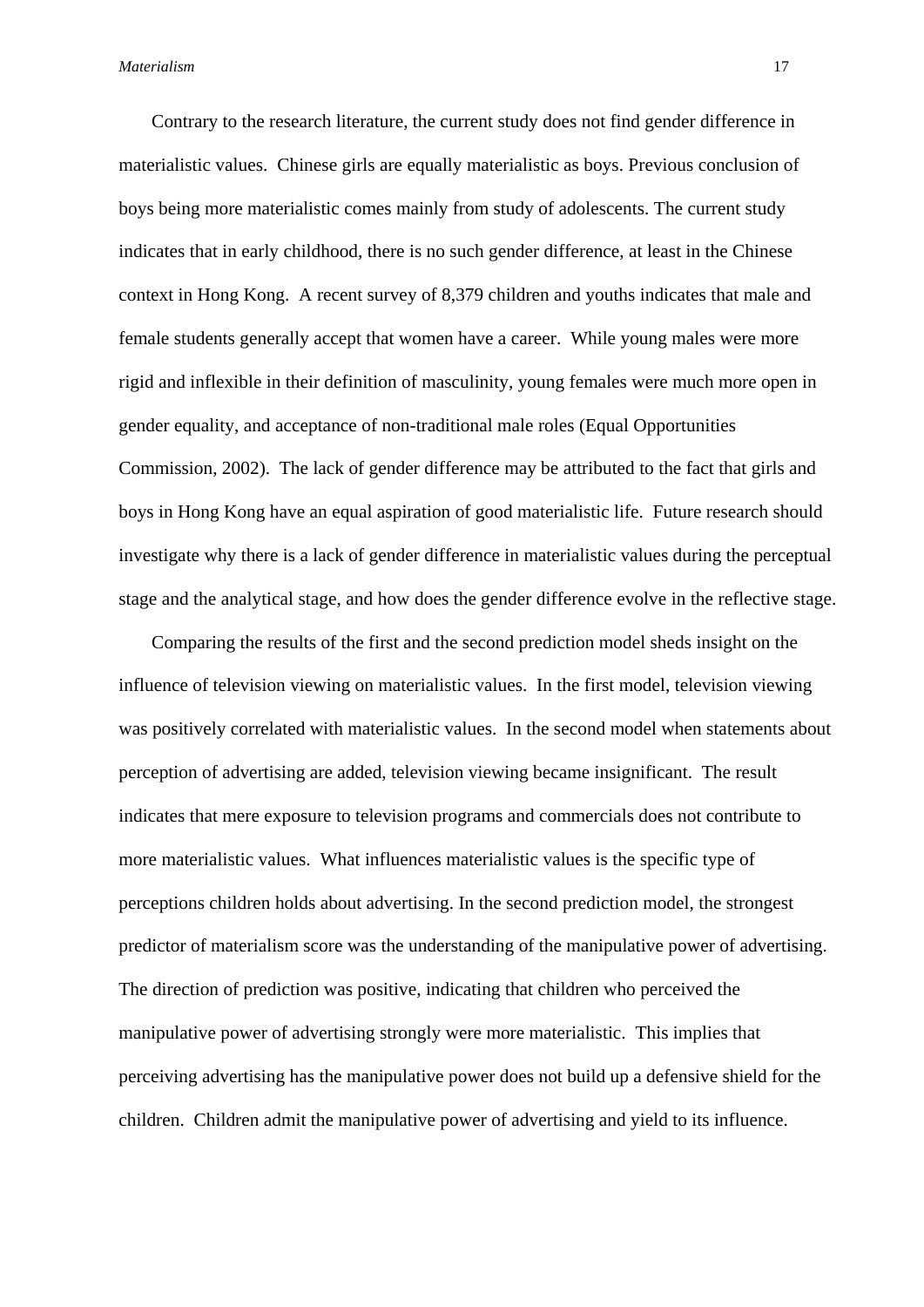In the second prediction model, age and level of allowance remained as important predictors. Children who put more trust on advertising and like advertising more were more materialistic. Perhaps this represents the group of children most easily persuaded by selling messages. Media education on critical reading and viewing of persuasive messages is mostly needed for this audience segment.

To conclude, the current study shows the extent of endorsement of materialistic values of Chinese children in Hong Kong and identifies factors that influence the materialistic values. The study also establishes a measurement of materialism for children with acceptable level of inter-item reliability. Suggestion for further improvement to the scale has been made. As there is a lack of study of children's materialism, it is often difficult to compare the existing result with materialism of children in other societies. Further study is needed for comparison across different cultures. For parents and educators, the study indicates that to safeguard children from being materialistic, they can restrict the allowance for children, teach children that friendship goes beyond possessions, and educate them that ads do not always tell the truth. For marketers, they should tailor-make their messages according to the children's understanding of values of possessions. For younger children, encourage them to get more may work but for older children, advertising should encourage the instrumental materialism of how to use material goods to achieve satisfaction and self-defining goals.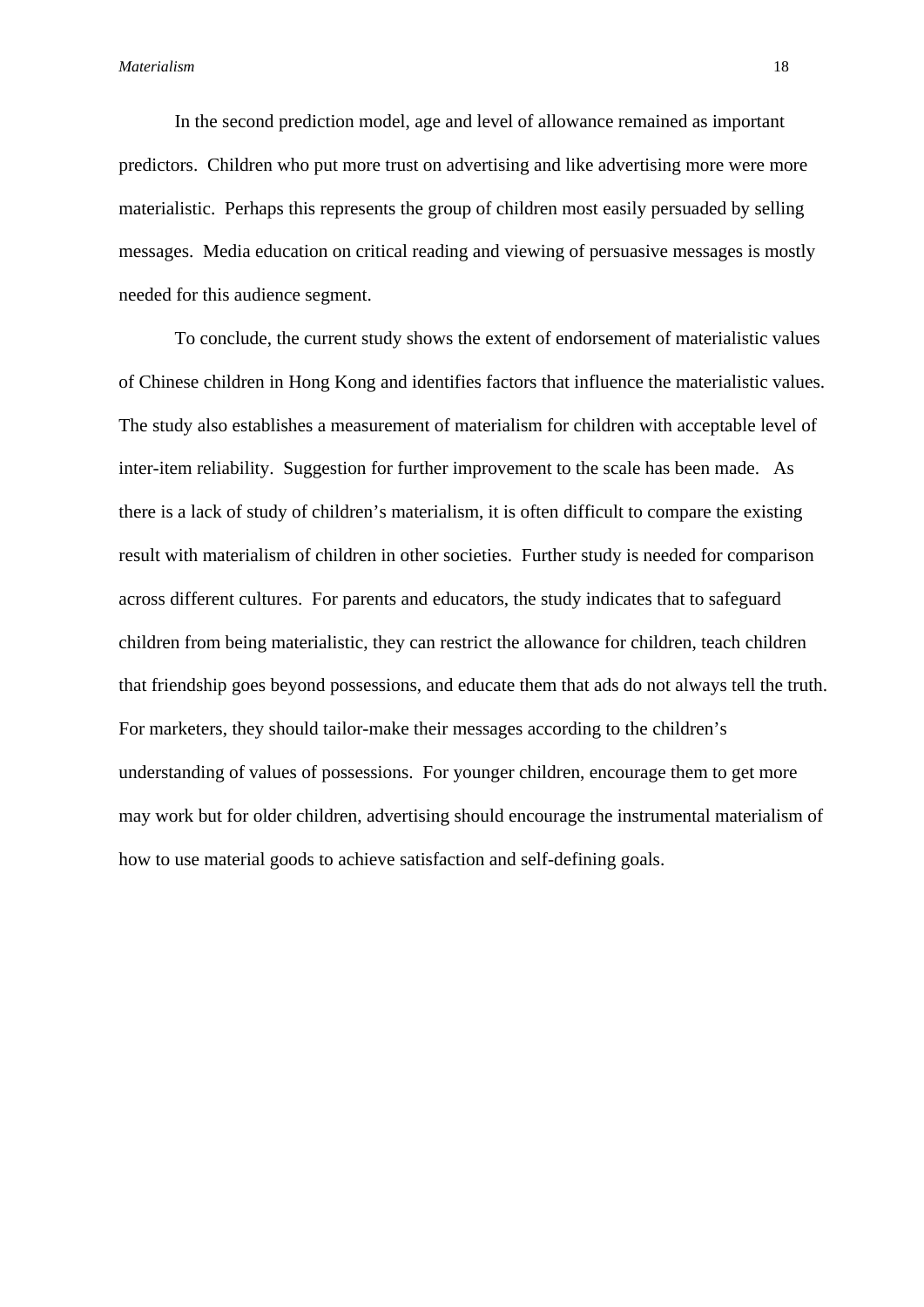Table 1. Children's response to materialism statements

|                                                                    | mean@ | s.d. |
|--------------------------------------------------------------------|-------|------|
| It's better to have more allowance                                 | 4.0   | 0.9  |
| I like celebrating my birthday because I can get a lot of presents | 3.7   | 1.1  |
| I want to have things that other kids like                         | 3.7   | 0.9  |
| I like to own the newest things                                    | 3.6   | 1.0  |
| I like to own the best things                                      | 3.4   | 1.1  |
| It would not make me happier if I owned nicer things*              | 3.1   | 1.0  |
| My best friends have lot of good stuff                             | 3.1   | 1.0  |
| I like to own a lot of things so that my friends will envy me      | 3.1   | 1.1  |
| More allowance would not make me happier*                          | 3.0   | 1.0  |
| I like to compare myself with my friends to see who got more toys  | 2.7   | 1.1  |
| When I want something, I usually get it                            | 2.6   | 1.0  |
| I like my friends because they owns a lot of good stuff            | 2.6   | 1.0  |
| I would be upset if my best friend had the toy I most wanted       | 2.5   | 1.0  |
| My friends like me because I have cool toys                        | 2.5   | 1.0  |
| Materialism score (mean of the above)                              | 3.1   | 0.5  |

@ five-point scale, higher value means more materialistic \*reversed coded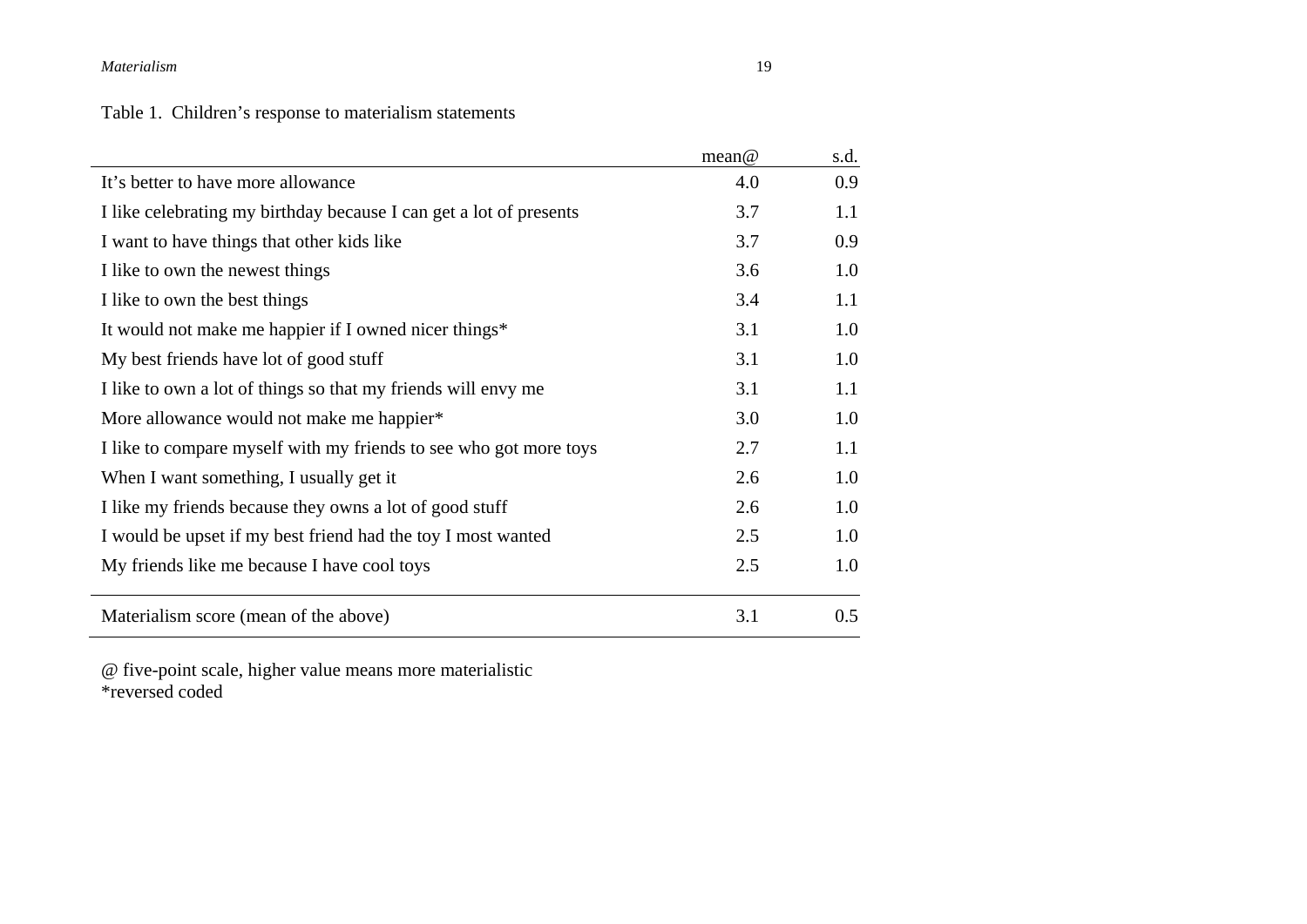# Table 2. Materialism by gender, age group, and household size

|                                                                       |       | Sex         |       |        |             |         | Age Group |           |     |               |            | <b>HH</b> Size |     |          |       |
|-----------------------------------------------------------------------|-------|-------------|-------|--------|-------------|---------|-----------|-----------|-----|---------------|------------|----------------|-----|----------|-------|
| Item                                                                  | mean@ | <b>Boys</b> | Girls | F-stat | $\mathbf p$ | $6 - 7$ |           | 8-9 10-11 | 13  | $12 -$ F-stat | p          | Small Large    |     | F-stat   | p     |
| It's better to have more allowance                                    | 4.0   | 3.9         | 4.0   | 0.3    | 0.62        | 4.1     | 3.7       | 4.1       | 4.0 | 2.9           | 0.04       | 4.0            | 3.9 | 0.1      | 0.71  |
| I want to have things that other kids like                            | 3.7   | 3.7         | 3.7   | 0.3    | 0.60        | 4.3     | 3.6       | 3.6       | 3.7 |               | 6.6 0.000  | 3.8            | 3.5 | 6.3      | 0.01  |
| I like celebrating my birthday because I can<br>get a lot of presents | 3.7   | 3.6         | 3.8   | 1.2    | 0.27        | 4.2     | 3.5       | 3.7       | 3.8 | 3.5           | 0.02       | 3.8            | 3.6 | 1.5      | 0.23  |
| I like to own the newest things                                       | 3.6   | 3.8         | 3.4   | 10.5   | 0.001       | 3.8     | 3.6       | 3.5       | 3.8 | 1.2           | 0.30       | 3.7            | 3.5 | 2.4      | 0.13  |
| I like to own the best things                                         | 3.4   | 3.3         | 3.4   | 0.3    | 0.58        | 3.97    | 3.3       | 3.2       | 3.3 | 3.5           | 0.02       | 3.4            | 3.3 | 0.3      | 0.61  |
| It would not make me happier if I owned<br>nicer things*              | 3.1   | 2.9         | 2.8   | 0.3    | 0.60        | 3.1     | 3.0       | 2.7       | 2.7 | 2.4           | 0.07       | 2.9            | 2.8 | 0.9      | 0.35  |
| I like to own a lot of things so that my<br>friends will envy me      | 3.1   | 3.2         | 3.0   | 1.7    | 0.19        | 3.9     | 2.9       | 3.0       | 3.5 |               | 9.0 0.000  | 3.3            | 2.8 | 9.1      | 0.003 |
| My best friends have lot of good stuff                                | 3.1   | 3.1         | 3.2   | 0.3    | 0.59        | 3.6     | 3.2       | 2.9       | 3.0 |               | 4.4 0.005  | 3.1            | 3.2 | 0.1      | 0.75  |
| More allowance would not make me<br>happier*                          | 3.0   | 3.0         | 3.1   | 0.1    | 0.70        | 3.1     | 2.9       | 3.1       | 3.0 | 0.8           | 0.48       | 3.0            |     | 3.0 0.00 | 1.00  |
| I like to compare myself with my friends to<br>see who got more toys  | 2.7   | 2.8         | 2.6   | 3.8    | 0.05        | 3.5     | 2.6       | 2.6       | 2.1 | 9.9           | 0.000      | 2.8            | 2.5 | 6.0      | 0.02  |
| When I want something, I usually get it                               | 2.6   | 2.6         | 2.6   | 0.0    | 0.88        | 3.0     | 2.7       | 2.5       | 2.5 | 3.1           | 0.03       | 2.7            | 2.5 | 3.0      | 0.08  |
| I like my friends because they owns a lot of<br>good stuff            | 2.6   | 2.7         | 2.4   | 2.7    | 0.10        | 3.2     | 2.7       | 2.3       | 2.2 | 9.7           | 0.000      | 2.6            | 2.4 | 2.2      | 0.14  |
| My friends like me because I have cool<br>toys                        | 2.5   | 2.5         | 2.5   | 0.3    | 0.60        | 3.3     | 2.7       | 2.1       |     | 2.2 18.1      | 0.000      | 2.6            | 2.3 | 8.1      | 0.005 |
| I would be upset if my best friend had the<br>toy I most wanted       | 2.5   | 2.5         | 2.5   | 0.0    | 0.89        | 2.8     | 2.5       | 2.4       | 2.6 | 2.1           | 0.10       | 2.6            | 2.5 | 0.4      | 0.51  |
| Materialism score                                                     | 3.1   | 3.1         | 3.1   | 0.9    | 0.35        | 3.6     | 3.1       | 3.0       | 3.0 |               | 12.70.0001 | 3.2            | 3.0 | 6.6      | 0.01  |

@ five-point scale, higher value means more materialistic

\* reversed coded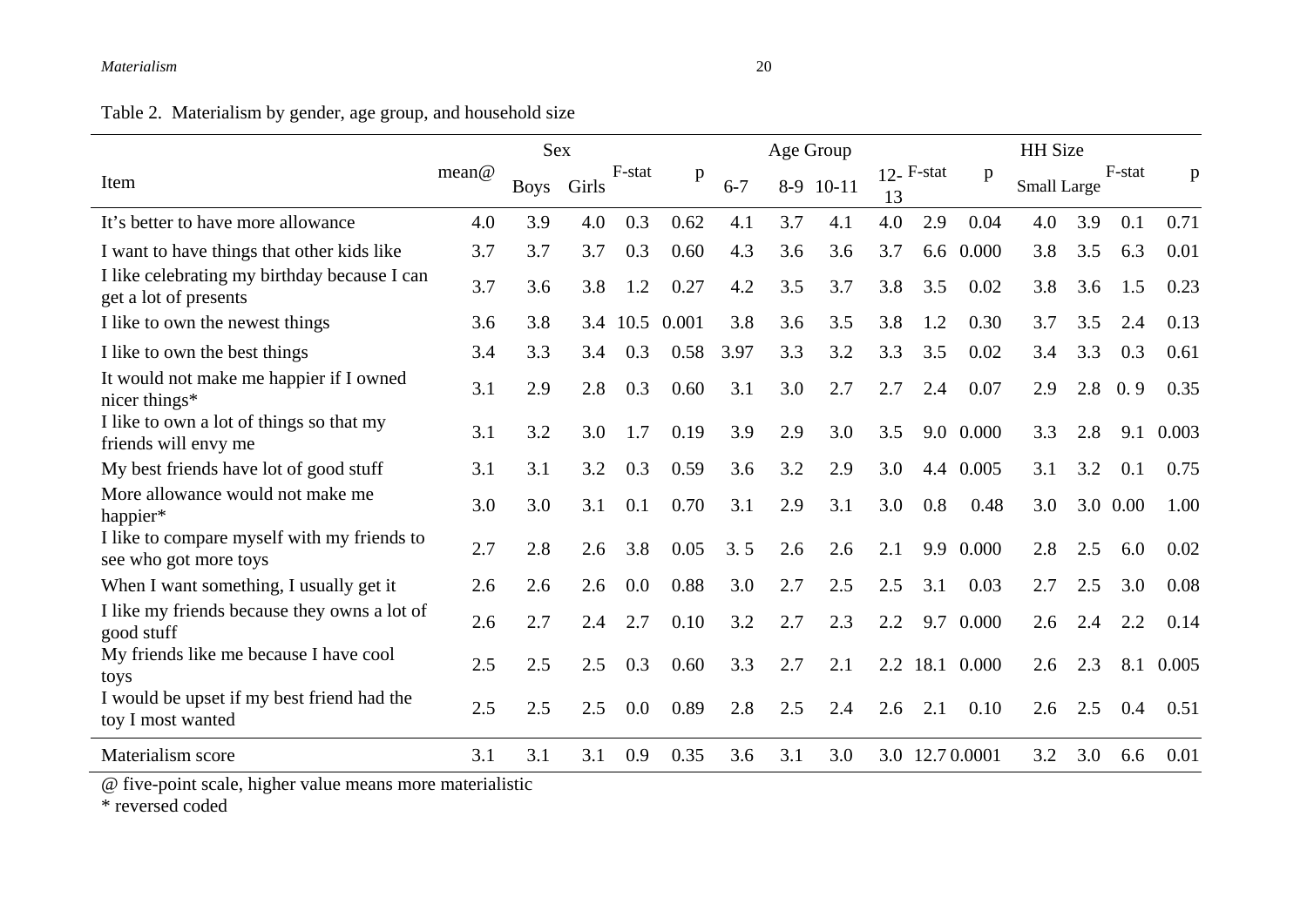Table 3. Materialism by TV viewing, co-viewing with parents, and allowance

|                                                                       | TV Viewing |     |     |     |        | Co-viewing |                      |       |             |        | Allowance/wk |     |     |     |        |       |
|-----------------------------------------------------------------------|------------|-----|-----|-----|--------|------------|----------------------|-------|-------------|--------|--------------|-----|-----|-----|--------|-------|
| Item                                                                  | mean@      |     | M   | H   | F-stat | p          | Never<br>/seldo<br>m | times | Some-Always | F-stat | p            | L   | M   | H   | F-stat | p     |
| It's better to have more allowance                                    | 4.0        | 3.6 | 4.2 | 4.1 | 11.4   | 0.000      | 4.0                  | 4.0   | 3.8         | 1.7    | 0.19         | 3.7 | 4.0 | 4.2 | 6.9    | 0.001 |
| I want to have things that other kids like                            | 3.7        | 3.5 | 3.7 | 3.8 | 2.3    | 0.11       | 3.8                  | 3.7   | 3.5         | 1.4    | 0.25         | 3.5 | 3.8 | 3.7 | 1.5    | 0.23  |
| I like celebrating my birthday because I<br>can get a lot of presents | 3.7        | 3.5 | 3.8 | 3.8 | 2.0    | 0.14       | 3.5                  | 3.9   | 3.5         | 4.2    | 0.02         | 3.2 | 3.8 | 4.1 | 14.0   | 0.000 |
| I like to own the newest things                                       | 3.6        | 3.3 | 3.7 | 3.8 | 4.3    | 0.01       | 3.8                  | 3.5   | 3.5         | 2.3    | 0.11         | 3.6 | 3.5 | 3.6 | 0.2    | 0.86  |
| I like to own the best things                                         | 3.4        | 3.3 | 3.5 | 3.4 | 0.7    | 0.48       | 3.6                  | 3.3   | 3.2         | 2.9    | 0.06         | 3.1 | 3.5 | 3.6 | 5.0    | 0.008 |
| It would not make me happier if I owned<br>nicer things*              | 3.1        | 3.0 | 2.8 | 2.8 | 1.0    | 0.39       | 3.0                  | 2.9   | 2.8         | 0.7    | 0.52         | 2.8 | 2.8 | 3.0 | 1.7    | 0.19  |
| I like to own a lot of things so that my<br>friends will envy me      | 3.1        | 3.0 | 3.1 | 3.3 | 1.4    | 0.24       | 3.5                  | 3.0   | 2.9         | 7.0    | 0.001        | 3.0 | 3.0 | 3.5 | 4.7    | 0.01  |
| My best friends have lot of good stuff                                | 3.1        | 3.3 | 3.0 | 3.1 | 2.1    | 0.13       | 3.2                  | 3.1   | 3.1         | 0.1    | 0.92         | 3.2 | 3.2 | 3.0 | 1.0    | 0.38  |
| More allowance would not make me<br>happier*                          | 3.0        | 2.9 | 3.2 | 3.0 | 2.3    | 0.11       | 3.0                  | 3.1   | 3.0         | 0.4    | 0.67         | 2.9 | 3.1 | 3.1 | 0.9    | 0.39  |
| I like to compare myself with my friends<br>to see who got more toys  | 2.7        | 2.6 | 2.8 | 2.8 | 0.9    | 0.42       | 2.9                  | 2.7   | 2.6         | 1.8    | 0.17         | 2.7 | 2.6 | 2.8 | 0.6    | 0.57  |
| When I want something, I usually get it                               | 2.6        | 2.8 | 2.7 | 2.5 | 2.1    | 0.13       | 2.9                  | 2.5   | 2.7         | 4.2    | 0.02         | 2.6 | 2.6 | 2.8 | 1.1    | 0.35  |
| I like my friends because they owns a lot<br>of good stuff            | 2.6        | 2.4 | 2.7 | 2.5 | 2.0    | 0.14       | 2.8                  | 2.5   | 2.4         | 3.3    | 0.04         | 2.6 | 2.4 | 2.7 | 1.4    | 0.25  |
| My friends like me because I have cool<br>toys                        | 2.5        | 2.5 | 2.5 | 2.4 | 0.5    | 0.59       | 2.7                  | 2.5   | 2.2         | 4.6    | 0.01         | 2.4 | 2.5 | 2.6 | 0.4    | 0.68  |
| I would be upset if my best friend had the<br>toy I most wanted       | 2.5        | 2.4 | 2.6 | 2.5 | 0.7    | 0.49       | 2.7                  | 2.5   | 2.5         | 1.2    | 0.32         | 2.5 | 2.6 | 2.4 | 0.8    | 0.44  |
| Materialism score                                                     | 3.1        | 3.0 | 3.2 | 3.1 | 2.0    | 0.14       | 3.2                  | 3.1   | 3.0         | 4.4    | 0.01         | 3.0 | 3.1 | 3.2 | 3.5    | 0.03  |

@ five-point scale, higher value means more materialistic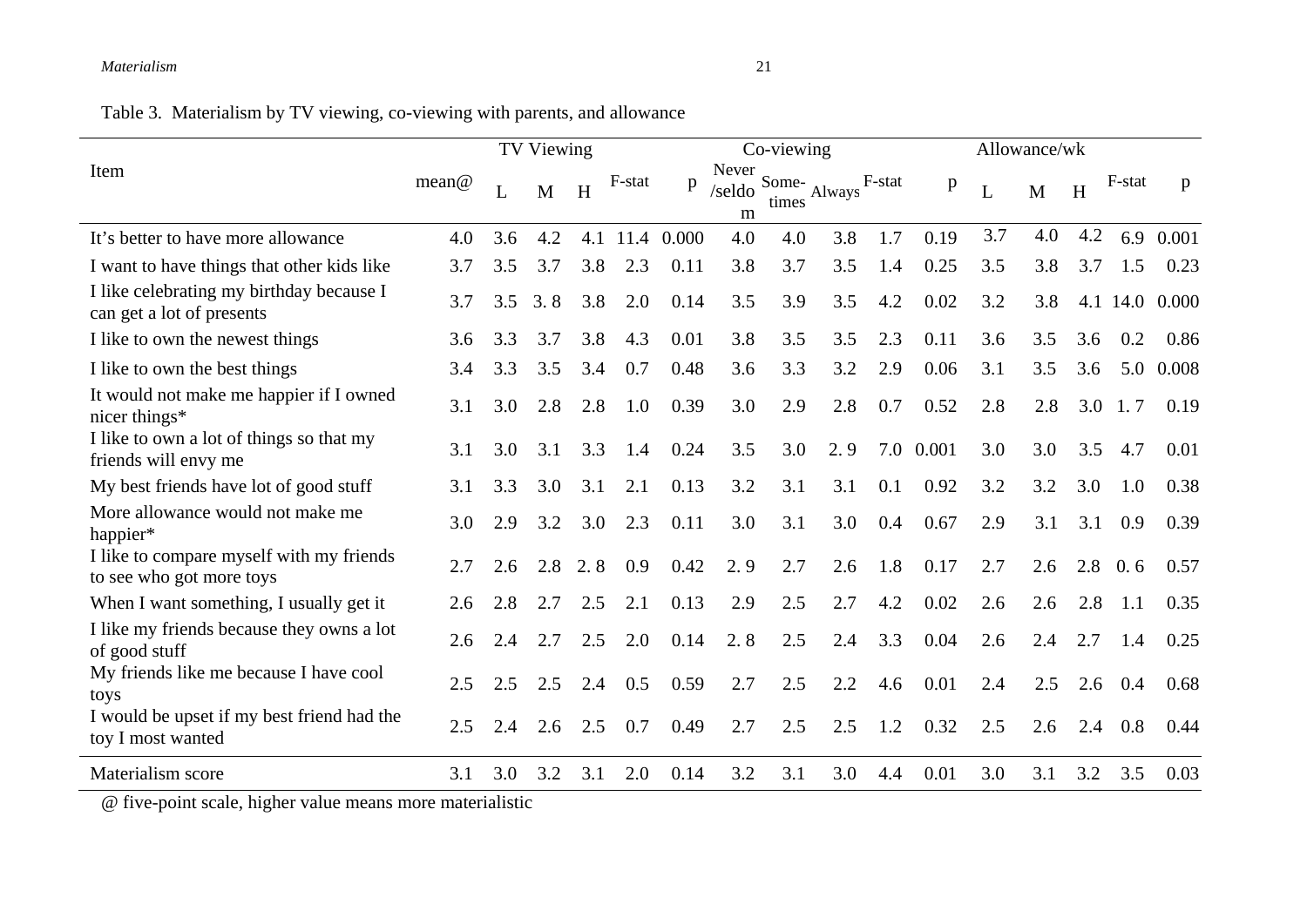\* reversed coded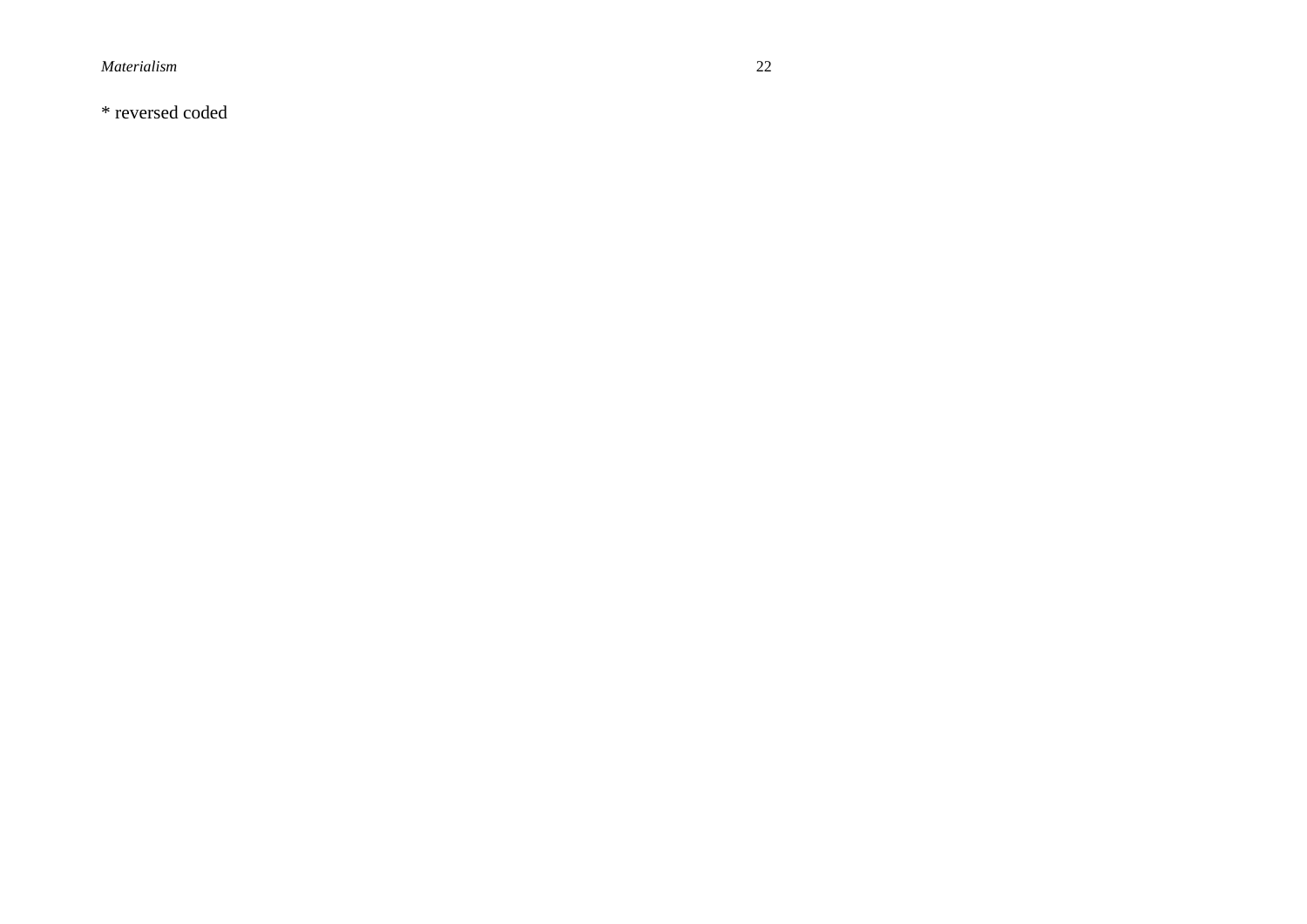Table 4 Pearson correlation of materialism score and predictors

| Measure             | Sex     | Age Group |            | Household Size Level of TV Viewing | Co-viewing | Allowance |
|---------------------|---------|-----------|------------|------------------------------------|------------|-----------|
| Materialism score   | $-0.06$ | $-0.29$   | $-0.17$    | 0.09                               | $-0.19$    | 0.17      |
| Sex                 |         | $0.004**$ | $-0.009**$ | $-0.03*$                           | 0.22       | $0.006**$ |
| Age Group           |         |           | 0.14       | 0.28                               | 0.18       | 0.27      |
| Household Size      |         |           |            | 0.08                               | 0.17       | $-0.09$   |
| Level of TV viewing |         |           |            |                                    | $-0.09$    | 0.16      |
| Co-viewing          |         |           |            |                                    |            | $-0.05*$  |

 $*p<0.05$ \*\*p<0.01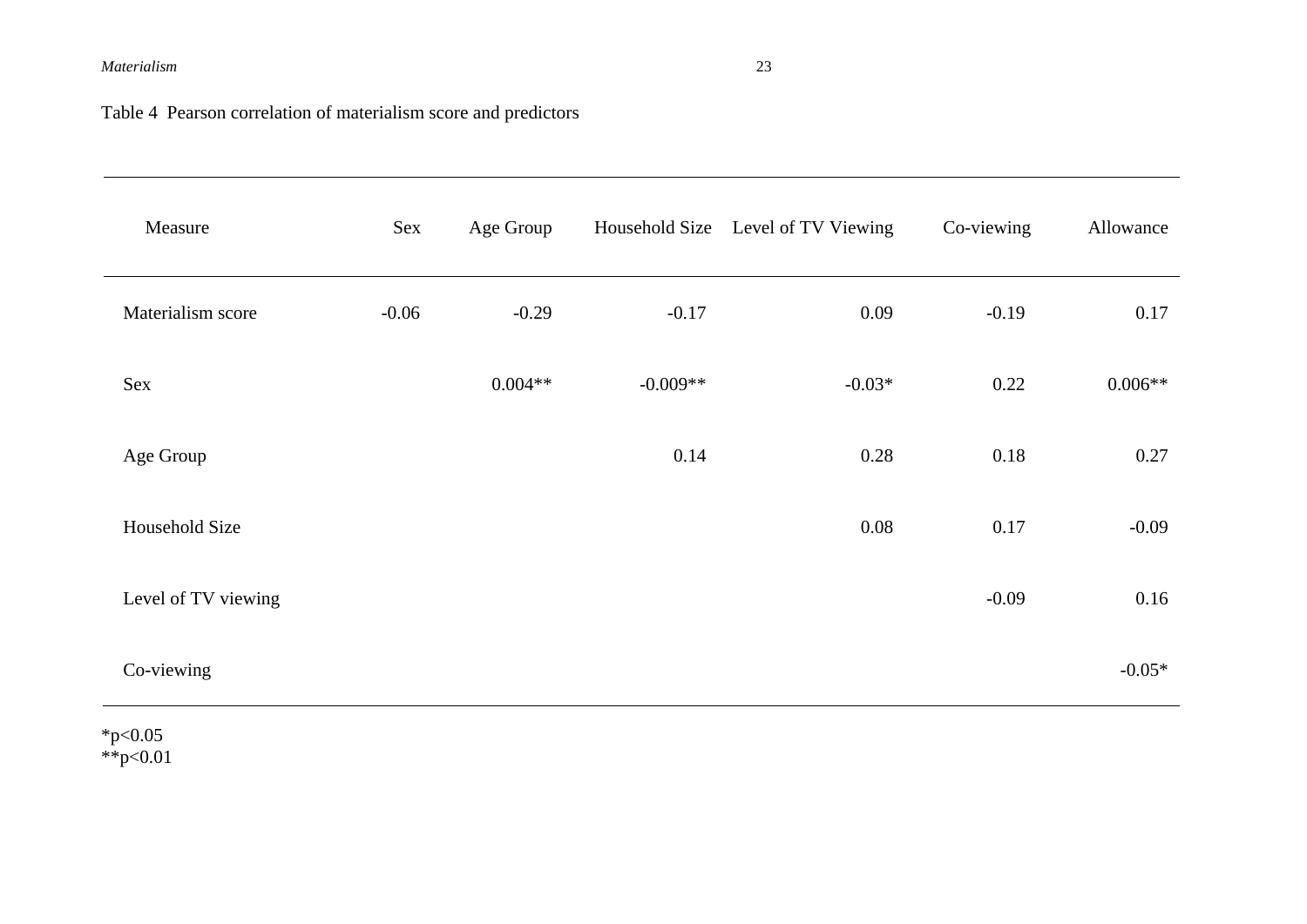## Table 5 Prediction of materialism score (model 1)

|                         | Standardized | t-stat for |       |
|-------------------------|--------------|------------|-------|
| Factor                  | beta         | $beta=0$   | p     |
| <b>Sex</b>              | $-0.04$      | $-0.66$    | 0.51  |
| Age group               | $-0.38$      | $-5.86$    | 0.000 |
| HH size                 | $-0.09$      | $-1.51$    | 0.13  |
| Level of TV viewing     | 0.16         | 2.56       | 0.01  |
| Co-viewing with parents | $-0.04$      | $-1.14$    | 0.26  |
| Allowance               | 0.24         | 3.83       | 0.000 |

F(6,239=6.59, p=0.000)  $R$ -square = 0.19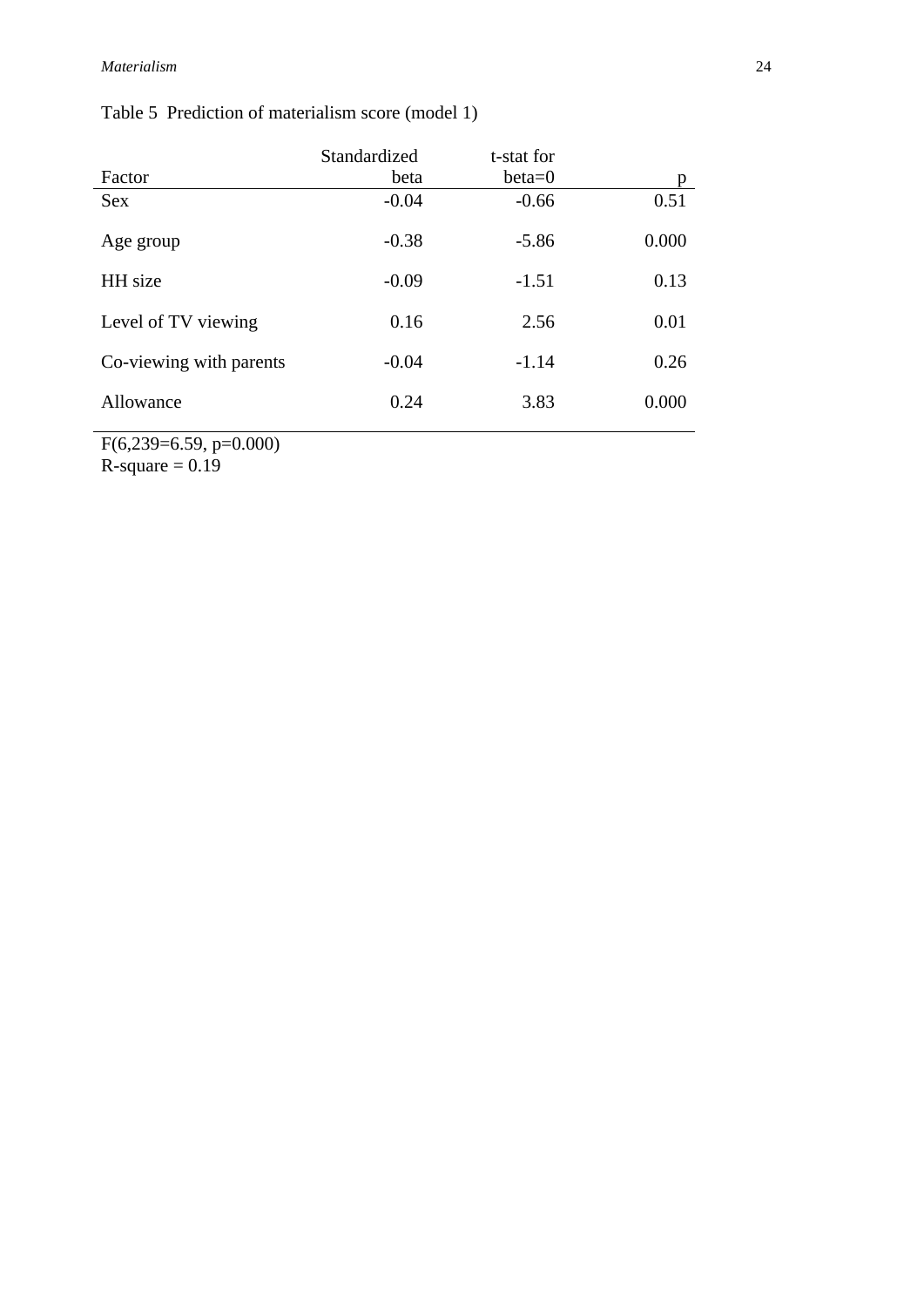Table 6 Prediction of materialism score (model 2)

| Standardized | t-stat for |       |
|--------------|------------|-------|
| beta         | $beta=0$   | p     |
| 0.03         | 0.57       | 0.57  |
| $-0.21$      | $-3.81$    | 0.000 |
| $-0.06$      | $-1.15$    | 0.25  |
| 0.04         | 0.76       | 0.45  |
| $-0.06$      | $-1.10$    | 0.27  |
| 0.16         | 3.05       | 0.003 |
| 0.12         | 2.17       | 0.03  |
| 0.33         | 5.70       | 0.000 |
| 0.14         | 2.50       | 0.01  |
| 0.15         | 2.53       | 0.01  |
| $-0.03$      | $-0.53$    | 0.60  |
| 0.11         | 2.16       | 0.03  |
|              |            |       |

 $F(12,232=17.9, p=0.000)$  R-square = 0.48 \* reversed coded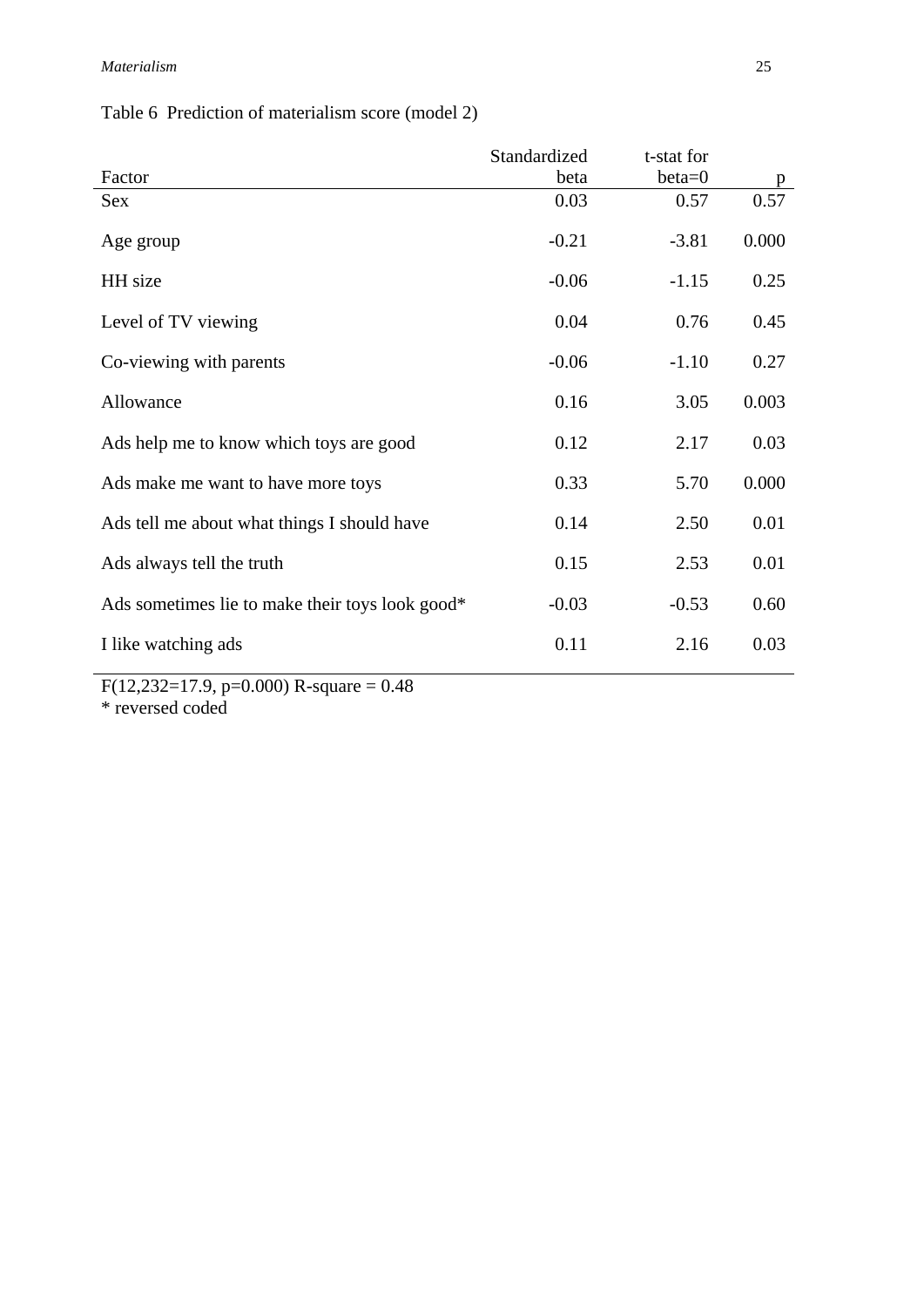## **References**:

- [Achenreiner, Gwen Bachmann \(1995\), 'Children's reliance on brand name heuristics: A](https://www.researchgate.net/publication/35530103_Children)  [developmental investigation', unpublished dissertation, Department of Marketing and](https://www.researchgate.net/publication/35530103_Children) [Logistics Management, University of Minnesota, Minneapolis, MN 55455.](https://www.researchgate.net/publication/35530103_Children)
- Baker, Stacey Menzel and James W. Gentry (1996), 'Kids as collectors: a phenomenological study of first and fifth graders', in *Advances in Consumer Research*, Vol. 23, ed. Kim P. Corfman and John G. Lynch, Jr., Provo, UT: Association for Consumer Research, 132-137.
- [Belk, R. \(1983\), 'Worldly possessions: Issues and criticisms',](https://www.researchgate.net/publication/294688710_Worldly_possessions_Issues_and_criticisms?el=1_x_8&enrichId=rgreq-709c401c6c7d860b50dd24505361bda9-XXX&enrichSource=Y292ZXJQYWdlOzIzNTMxNzg1MDtBUzo0NDIwMDU5NDQ4MzYwOTZAMTQ4MjM5MzgzNzE0Mw==) *Advances in Consumer Research*, [10, eds. Bagozzi, R.P., Tybout, A.M., Ann Arbor: Association for Consumer Research,](https://www.researchgate.net/publication/294688710_Worldly_possessions_Issues_and_criticisms?el=1_x_8&enrichId=rgreq-709c401c6c7d860b50dd24505361bda9-XXX&enrichSource=Y292ZXJQYWdlOzIzNTMxNzg1MDtBUzo0NDIwMDU5NDQ4MzYwOTZAMTQ4MjM5MzgzNzE0Mw==) [514-519.](https://www.researchgate.net/publication/294688710_Worldly_possessions_Issues_and_criticisms?el=1_x_8&enrichId=rgreq-709c401c6c7d860b50dd24505361bda9-XXX&enrichSource=Y292ZXJQYWdlOzIzNTMxNzg1MDtBUzo0NDIwMDU5NDQ4MzYwOTZAMTQ4MjM5MzgzNzE0Mw==)
- [Belk, Russell W. \(1984\), 'Three scales to measure constructs related to materialism: Reliability,](https://www.researchgate.net/publication/284145007_Three_Scales_to_Measure_Constructs_Related_to_Materialism_Reliability_Validity_and_Relationships_to_Measures_of_Happiness?el=1_x_8&enrichId=rgreq-709c401c6c7d860b50dd24505361bda9-XXX&enrichSource=Y292ZXJQYWdlOzIzNTMxNzg1MDtBUzo0NDIwMDU5NDQ4MzYwOTZAMTQ4MjM5MzgzNzE0Mw==) [validity, and relationships to measures of happiness,' in](https://www.researchgate.net/publication/284145007_Three_Scales_to_Measure_Constructs_Related_to_Materialism_Reliability_Validity_and_Relationships_to_Measures_of_Happiness?el=1_x_8&enrichId=rgreq-709c401c6c7d860b50dd24505361bda9-XXX&enrichSource=Y292ZXJQYWdlOzIzNTMxNzg1MDtBUzo0NDIwMDU5NDQ4MzYwOTZAMTQ4MjM5MzgzNzE0Mw==) *Advances in Consumer Research*, [Vol. 11, ed. T. Kinnear, Provo, UT: Association for Consumer Research, 291-297.](https://www.researchgate.net/publication/284145007_Three_Scales_to_Measure_Constructs_Related_to_Materialism_Reliability_Validity_and_Relationships_to_Measures_of_Happiness?el=1_x_8&enrichId=rgreq-709c401c6c7d860b50dd24505361bda9-XXX&enrichSource=Y292ZXJQYWdlOzIzNTMxNzg1MDtBUzo0NDIwMDU5NDQ4MzYwOTZAMTQ4MjM5MzgzNzE0Mw==)
- [Belk, Russell W. \(1985\), 'Materialism: Trait aspects of living in the material world,'](https://www.researchgate.net/publication/24098431_Materialism_Trait_Aspects_of_Living_in_the_Material_World?el=1_x_8&enrichId=rgreq-709c401c6c7d860b50dd24505361bda9-XXX&enrichSource=Y292ZXJQYWdlOzIzNTMxNzg1MDtBUzo0NDIwMDU5NDQ4MzYwOTZAMTQ4MjM5MzgzNzE0Mw==) *Journal of Consumer Research*[, 12 \(December\), 265-280.](https://www.researchgate.net/publication/24098431_Materialism_Trait_Aspects_of_Living_in_the_Material_World?el=1_x_8&enrichId=rgreq-709c401c6c7d860b50dd24505361bda9-XXX&enrichSource=Y292ZXJQYWdlOzIzNTMxNzg1MDtBUzo0NDIwMDU5NDQ4MzYwOTZAMTQ4MjM5MzgzNzE0Mw==)
- [Browne, B.A. and Kaldenberg, D.O. \(1997\), 'Conceptualizing self-monitoring: Links to](https://www.researchgate.net/publication/233894702_Conceptualizing_self-monitoring_Links_to_materialism_and_product_involvement?el=1_x_8&enrichId=rgreq-709c401c6c7d860b50dd24505361bda9-XXX&enrichSource=Y292ZXJQYWdlOzIzNTMxNzg1MDtBUzo0NDIwMDU5NDQ4MzYwOTZAMTQ4MjM5MzgzNzE0Mw==) [materialism and product involvement',](https://www.researchgate.net/publication/233894702_Conceptualizing_self-monitoring_Links_to_materialism_and_product_involvement?el=1_x_8&enrichId=rgreq-709c401c6c7d860b50dd24505361bda9-XXX&enrichSource=Y292ZXJQYWdlOzIzNTMxNzg1MDtBUzo0NDIwMDU5NDQ4MzYwOTZAMTQ4MjM5MzgzNzE0Mw==) *Journal of Consumer Marketing*, 14(1), 31-44.
- Chan, K. (1995). *Hong Kong Television Advertising: The Good, the Bad, and the Ugly*. Hong Kong: Hong Kong Baptist University.
- Chow, C.Y. (2002), 'Teens' cash goes on karaoke, not books,' *South China Morning Post*, April 29, 3.
- [Churchill, Gilbert A., Jr. \(1979\), 'A paradigm for developing better measures of marketing](https://www.researchgate.net/publication/235361368_A_Paradigm_For_Developing_Better_Measures_Of_Marketing_Constructs?el=1_x_8&enrichId=rgreq-709c401c6c7d860b50dd24505361bda9-XXX&enrichSource=Y292ZXJQYWdlOzIzNTMxNzg1MDtBUzo0NDIwMDU5NDQ4MzYwOTZAMTQ4MjM5MzgzNzE0Mw==) constructs,' *[Journal of Marketing Research](https://www.researchgate.net/publication/235361368_A_Paradigm_For_Developing_Better_Measures_Of_Marketing_Constructs?el=1_x_8&enrichId=rgreq-709c401c6c7d860b50dd24505361bda9-XXX&enrichSource=Y292ZXJQYWdlOzIzNTMxNzg1MDtBUzo0NDIwMDU5NDQ4MzYwOTZAMTQ4MjM5MzgzNzE0Mw==)*, 16 (February), 64-73.
- [Easterlin, Richard and Eileen Crimmins \(1991\), 'Private materialism, personal self-fulfillment,](https://www.researchgate.net/publication/31488267_Private_Materialism_Personal_Self-Fulfillment_Family_Life_and_Public_Interest_The_Nature_Effects_and_Causes_of_Recent_Changes_in_the_Values_of_American_Youth?el=1_x_8&enrichId=rgreq-709c401c6c7d860b50dd24505361bda9-XXX&enrichSource=Y292ZXJQYWdlOzIzNTMxNzg1MDtBUzo0NDIwMDU5NDQ4MzYwOTZAMTQ4MjM5MzgzNzE0Mw==) [family life, and public interest: the nature, effects, and causes of recent changes in the](https://www.researchgate.net/publication/31488267_Private_Materialism_Personal_Self-Fulfillment_Family_Life_and_Public_Interest_The_Nature_Effects_and_Causes_of_Recent_Changes_in_the_Values_of_American_Youth?el=1_x_8&enrichId=rgreq-709c401c6c7d860b50dd24505361bda9-XXX&enrichSource=Y292ZXJQYWdlOzIzNTMxNzg1MDtBUzo0NDIwMDU5NDQ4MzYwOTZAMTQ4MjM5MzgzNzE0Mw==) [values of American youth,'](https://www.researchgate.net/publication/31488267_Private_Materialism_Personal_Self-Fulfillment_Family_Life_and_Public_Interest_The_Nature_Effects_and_Causes_of_Recent_Changes_in_the_Values_of_American_Youth?el=1_x_8&enrichId=rgreq-709c401c6c7d860b50dd24505361bda9-XXX&enrichSource=Y292ZXJQYWdlOzIzNTMxNzg1MDtBUzo0NDIwMDU5NDQ4MzYwOTZAMTQ4MjM5MzgzNzE0Mw==) *Public Opinion Quarterly*, 55 (Winter), 499-533.
- Equal Opportunities Commission (2002), 'EOC research findings on stereotyping: A call for diversity', New Release Archives, download from http://www.eoc.org.hk/CE/latest/latest\_b.asp on April 26.
- [Fournier, S. and Richins, M.L. \(1991\), 'Some theoretical and popular notions concerning](https://www.researchgate.net/publication/307589007_Some_Theoretical_and_Popular_Notions_Concerning_Materialism?el=1_x_8&enrichId=rgreq-709c401c6c7d860b50dd24505361bda9-XXX&enrichSource=Y292ZXJQYWdlOzIzNTMxNzg1MDtBUzo0NDIwMDU5NDQ4MzYwOTZAMTQ4MjM5MzgzNzE0Mw==) materialism', *[Journal of Social Behavior and Personality](https://www.researchgate.net/publication/307589007_Some_Theoretical_and_Popular_Notions_Concerning_Materialism?el=1_x_8&enrichId=rgreq-709c401c6c7d860b50dd24505361bda9-XXX&enrichSource=Y292ZXJQYWdlOzIzNTMxNzg1MDtBUzo0NDIwMDU5NDQ4MzYwOTZAMTQ4MjM5MzgzNzE0Mw==)*, 6, 403-414.
- [Goldberg, Marvin E. and Gerald J. Gorn \(1974\), 'Children's reactions to television advertising:](https://www.researchgate.net/publication/24098303_Children)  An experimental approach,' *[Journal of Consumer Research](https://www.researchgate.net/publication/24098303_Children)*, 1 (September), 69-75.
- Heerey, C., Hunt, S., Lukey-Smith, A., and Winter, S. (2002). Advertising to children and materialism: a comparative study between England and Sweden. Exeter, The University of Exeter: Unpublished final year undergraduate project.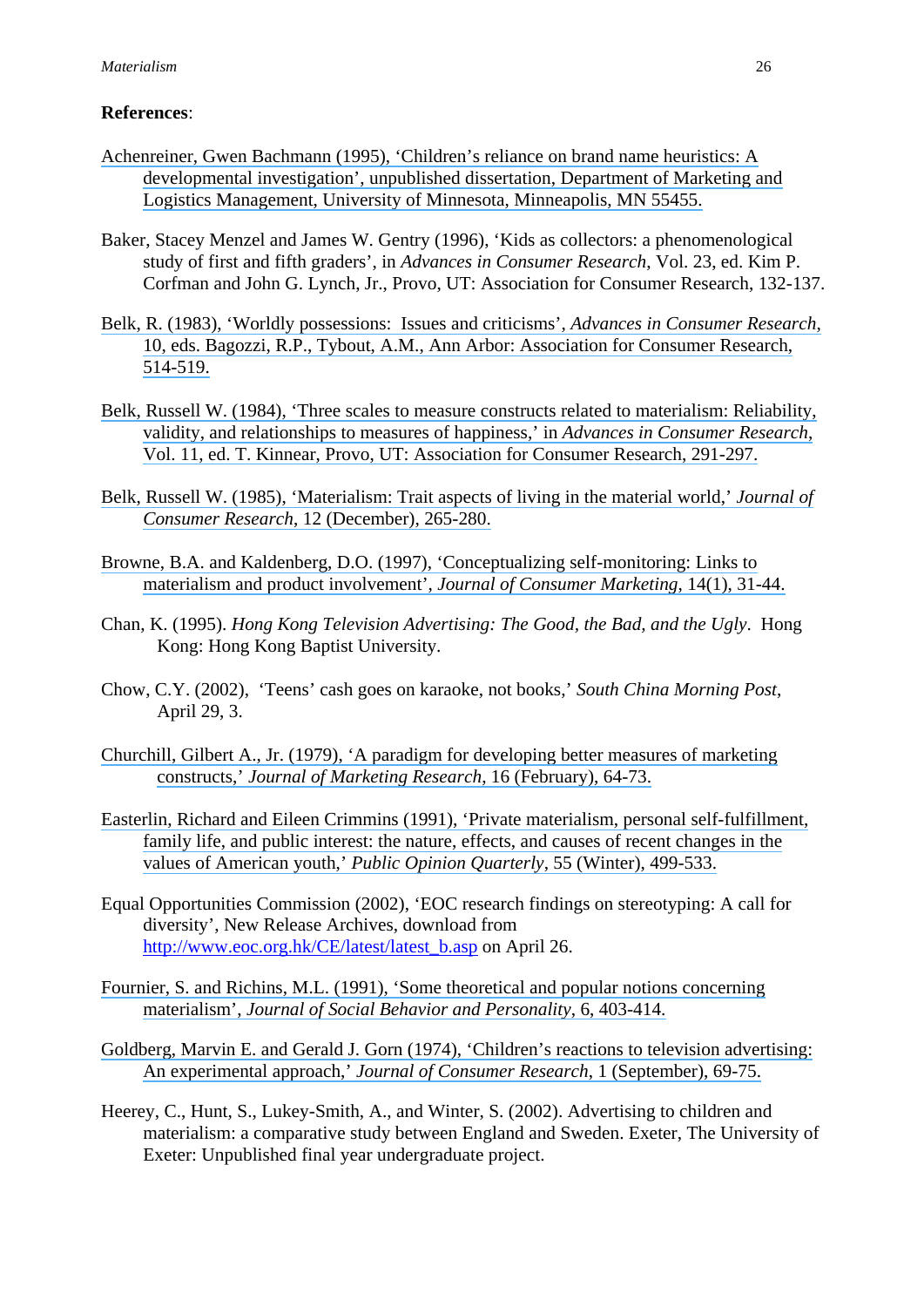- [John, Deborah Roedder \(1999\), 'Consumer socialization of children: A retrospective look at](https://www.researchgate.net/publication/24099029_Consumer_Socialization_of_Children_A_Retrospective_Look_At_Twenty-Five_Years_of_Research?el=1_x_8&enrichId=rgreq-709c401c6c7d860b50dd24505361bda9-XXX&enrichSource=Y292ZXJQYWdlOzIzNTMxNzg1MDtBUzo0NDIwMDU5NDQ4MzYwOTZAMTQ4MjM5MzgzNzE0Mw==)  [twenty-five years of research',](https://www.researchgate.net/publication/24099029_Consumer_Socialization_of_Children_A_Retrospective_Look_At_Twenty-Five_Years_of_Research?el=1_x_8&enrichId=rgreq-709c401c6c7d860b50dd24505361bda9-XXX&enrichSource=Y292ZXJQYWdlOzIzNTMxNzg1MDtBUzo0NDIwMDU5NDQ4MzYwOTZAMTQ4MjM5MzgzNzE0Mw==) *Journal of Consumer Research*, 26 (December)
- [Kapferer, J.N. \(1986\), 'A comparison of TV advertising and mothers' influence on children's](https://www.researchgate.net/publication/281803524_A_comparison_of_TV_advertising_and_mothers) [attitudes and values', in S. Ward, T. Robertson, R. Brown \(eds.\),](https://www.researchgate.net/publication/281803524_A_comparison_of_TV_advertising_and_mothers) *Commercial Television and European Children*[. Hants, England: Gower Publishing Company Limited.](https://www.researchgate.net/publication/281803524_A_comparison_of_TV_advertising_and_mothers)
- [Lee, C. and Green, R.T. \(1991\), 'Cross-cultural examination of the Fishbein Behavioral](https://www.researchgate.net/publication/5222552_Cross-Cultural_Examination_of_the_Fishbein_Behavioral_Intensions_Model?el=1_x_8&enrichId=rgreq-709c401c6c7d860b50dd24505361bda9-XXX&enrichSource=Y292ZXJQYWdlOzIzNTMxNzg1MDtBUzo0NDIwMDU5NDQ4MzYwOTZAMTQ4MjM5MzgzNzE0Mw==)  Intentions Model', *[Journal of International Business Studies](https://www.researchgate.net/publication/5222552_Cross-Cultural_Examination_of_the_Fishbein_Behavioral_Intensions_Model?el=1_x_8&enrichId=rgreq-709c401c6c7d860b50dd24505361bda9-XXX&enrichSource=Y292ZXJQYWdlOzIzNTMxNzg1MDtBUzo0NDIwMDU5NDQ4MzYwOTZAMTQ4MjM5MzgzNzE0Mw==)*, 22(2), 289-305.
- Leiss, W. (1976). *The Limits of Satisfaction*[. Toronto: University of Toronto Press.](https://www.researchgate.net/publication/264157882_The_Limits_to_Satisfaction?el=1_x_8&enrichId=rgreq-709c401c6c7d860b50dd24505361bda9-XXX&enrichSource=Y292ZXJQYWdlOzIzNTMxNzg1MDtBUzo0NDIwMDU5NDQ4MzYwOTZAMTQ4MjM5MzgzNzE0Mw==)
- [McNeal, James U. \(1998\), 'Tapping the three kids' markets',](https://www.researchgate.net/publication/247698621_Tapping_the_Three_Kids) *American Demographics*, 20 [\(April\), 37-41.](https://www.researchgate.net/publication/247698621_Tapping_the_Three_Kids)
- [Moore, Roy L. and George P. Moschis \(1981\), 'The role of family communication in consumer](https://www.researchgate.net/publication/229741742_The_Role_of_Family_Communication_in_Consumer_Learning?el=1_x_8&enrichId=rgreq-709c401c6c7d860b50dd24505361bda9-XXX&enrichSource=Y292ZXJQYWdlOzIzNTMxNzg1MDtBUzo0NDIwMDU5NDQ4MzYwOTZAMTQ4MjM5MzgzNzE0Mw==)  learning', *[Journal of Communications](https://www.researchgate.net/publication/229741742_The_Role_of_Family_Communication_in_Consumer_Learning?el=1_x_8&enrichId=rgreq-709c401c6c7d860b50dd24505361bda9-XXX&enrichSource=Y292ZXJQYWdlOzIzNTMxNzg1MDtBUzo0NDIwMDU5NDQ4MzYwOTZAMTQ4MjM5MzgzNzE0Mw==)*, 31 (Autumn), 42-51.
- [Moschis, George P., and Roy L. Moore \(1979b\), 'Family communication and consumer](https://www.researchgate.net/publication/234652824_Family_Communication_Patterns_and_Consumer_Socialization?el=1_x_8&enrichId=rgreq-709c401c6c7d860b50dd24505361bda9-XXX&enrichSource=Y292ZXJQYWdlOzIzNTMxNzg1MDtBUzo0NDIwMDU5NDQ4MzYwOTZAMTQ4MjM5MzgzNzE0Mw==) socialization', in *Advances in Consumer Research*[, Vol. 6, ed. William L. Wilkie, Ann](https://www.researchgate.net/publication/234652824_Family_Communication_Patterns_and_Consumer_Socialization?el=1_x_8&enrichId=rgreq-709c401c6c7d860b50dd24505361bda9-XXX&enrichSource=Y292ZXJQYWdlOzIzNTMxNzg1MDtBUzo0NDIwMDU5NDQ4MzYwOTZAMTQ4MjM5MzgzNzE0Mw==) [Arbor, MT: Association for Consumer Research, 359-363](https://www.researchgate.net/publication/234652824_Family_Communication_Patterns_and_Consumer_Socialization?el=1_x_8&enrichId=rgreq-709c401c6c7d860b50dd24505361bda9-XXX&enrichSource=Y292ZXJQYWdlOzIzNTMxNzg1MDtBUzo0NDIwMDU5NDQ4MzYwOTZAMTQ4MjM5MzgzNzE0Mw==)
- [Moschis, George P., and Roy L. Moore \(1982\), 'A longitudinal study of television advertising](https://www.researchgate.net/publication/24099467_A_Longitudinal_Study_of_Television_Advertising_Effects?el=1_x_8&enrichId=rgreq-709c401c6c7d860b50dd24505361bda9-XXX&enrichSource=Y292ZXJQYWdlOzIzNTMxNzg1MDtBUzo0NDIwMDU5NDQ4MzYwOTZAMTQ4MjM5MzgzNzE0Mw==)  effects,' *[Journal of Consumer Research](https://www.researchgate.net/publication/24099467_A_Longitudinal_Study_of_Television_Advertising_Effects?el=1_x_8&enrichId=rgreq-709c401c6c7d860b50dd24505361bda9-XXX&enrichSource=Y292ZXJQYWdlOzIzNTMxNzg1MDtBUzo0NDIwMDU5NDQ4MzYwOTZAMTQ4MjM5MzgzNzE0Mw==)*, 9 (December), 279-286.
- [Moschis, George P., and Gilbert A. Churchill, Jr. \(1978\), 'Consumer socialization: A theoretical](https://www.researchgate.net/publication/271778098_Consumer_Socialization_A_Theoretical_and_Empirical_Analysis?el=1_x_8&enrichId=rgreq-709c401c6c7d860b50dd24505361bda9-XXX&enrichSource=Y292ZXJQYWdlOzIzNTMxNzg1MDtBUzo0NDIwMDU5NDQ4MzYwOTZAMTQ4MjM5MzgzNzE0Mw==) and empirical analysis', *[Journal of Marketing Research](https://www.researchgate.net/publication/271778098_Consumer_Socialization_A_Theoretical_and_Empirical_Analysis?el=1_x_8&enrichId=rgreq-709c401c6c7d860b50dd24505361bda9-XXX&enrichSource=Y292ZXJQYWdlOzIzNTMxNzg1MDtBUzo0NDIwMDU5NDQ4MzYwOTZAMTQ4MjM5MzgzNzE0Mw==)*, 15 (November), 599-609.
- [O'Guinn, Thomas C., and Ronald J. Faber \(1989\), 'Compulsive buying: A phenomenological](https://www.researchgate.net/publication/24098600_Compulsive_Buying_A_Phenomenological_Exploration?el=1_x_8&enrichId=rgreq-709c401c6c7d860b50dd24505361bda9-XXX&enrichSource=Y292ZXJQYWdlOzIzNTMxNzg1MDtBUzo0NDIwMDU5NDQ4MzYwOTZAMTQ4MjM5MzgzNzE0Mw==)  exploration,' *[Journal of Consumer Research](https://www.researchgate.net/publication/24098600_Compulsive_Buying_A_Phenomenological_Exploration?el=1_x_8&enrichId=rgreq-709c401c6c7d860b50dd24505361bda9-XXX&enrichSource=Y292ZXJQYWdlOzIzNTMxNzg1MDtBUzo0NDIwMDU5NDQ4MzYwOTZAMTQ4MjM5MzgzNzE0Mw==)*, 16 (September), 147-157.
- [Piaget, J. \(1970\), 'The stages of the intellectual development of the child,' in P.H. Mussen \(ed.\),](https://www.researchgate.net/publication/9102626_The_Stages_of_the_Intellectual_Development_of_the_Child?el=1_x_8&enrichId=rgreq-709c401c6c7d860b50dd24505361bda9-XXX&enrichSource=Y292ZXJQYWdlOzIzNTMxNzg1MDtBUzo0NDIwMDU5NDQ4MzYwOTZAMTQ4MjM5MzgzNzE0Mw==) *[Readings in child development and psychology](https://www.researchgate.net/publication/9102626_The_Stages_of_the_Intellectual_Development_of_the_Child?el=1_x_8&enrichId=rgreq-709c401c6c7d860b50dd24505361bda9-XXX&enrichSource=Y292ZXJQYWdlOzIzNTMxNzg1MDtBUzo0NDIwMDU5NDQ4MzYwOTZAMTQ4MjM5MzgzNzE0Mw==)*. New York: Harper and Row.
- [Pollay, R. W. \(1986\), 'The distorted mirror: Reflections on the unintended consequences of](https://www.researchgate.net/publication/233894821_The_Distorted_Mirror_Reflections_on_the_Unintended_Consequences_of_Advertising?el=1_x_8&enrichId=rgreq-709c401c6c7d860b50dd24505361bda9-XXX&enrichSource=Y292ZXJQYWdlOzIzNTMxNzg1MDtBUzo0NDIwMDU5NDQ4MzYwOTZAMTQ4MjM5MzgzNzE0Mw==)  advertising,' *[Journal of Marketing](https://www.researchgate.net/publication/233894821_The_Distorted_Mirror_Reflections_on_the_Unintended_Consequences_of_Advertising?el=1_x_8&enrichId=rgreq-709c401c6c7d860b50dd24505361bda9-XXX&enrichSource=Y292ZXJQYWdlOzIzNTMxNzg1MDtBUzo0NDIwMDU5NDQ4MzYwOTZAMTQ4MjM5MzgzNzE0Mw==)*, 50(April), 18-36.
- [Richins, Marsha L. \(1987\), 'Media, materialism, and human happiness', in](https://www.researchgate.net/publication/286206111_Media_Materialism_and_Human_Happiness?el=1_x_8&enrichId=rgreq-709c401c6c7d860b50dd24505361bda9-XXX&enrichSource=Y292ZXJQYWdlOzIzNTMxNzg1MDtBUzo0NDIwMDU5NDQ4MzYwOTZAMTQ4MjM5MzgzNzE0Mw==) *Advances in Consumer Research*[, Vol. 14, eds. M. Wallendorf and P. Anderson, Provo, UT: Association](https://www.researchgate.net/publication/286206111_Media_Materialism_and_Human_Happiness?el=1_x_8&enrichId=rgreq-709c401c6c7d860b50dd24505361bda9-XXX&enrichSource=Y292ZXJQYWdlOzIzNTMxNzg1MDtBUzo0NDIwMDU5NDQ4MzYwOTZAMTQ4MjM5MzgzNzE0Mw==)  [for Consumer Research, 352-356.](https://www.researchgate.net/publication/286206111_Media_Materialism_and_Human_Happiness?el=1_x_8&enrichId=rgreq-709c401c6c7d860b50dd24505361bda9-XXX&enrichSource=Y292ZXJQYWdlOzIzNTMxNzg1MDtBUzo0NDIwMDU5NDQ4MzYwOTZAMTQ4MjM5MzgzNzE0Mw==)
- Richins, M.L. and Dawson, D. (1990), ' Measuring material values: A preliminary report on scale development,' *Advances in Consumer Research*, 17, eds. Goldberg, M.E., Gorn, G., Pollay, R.W., UT: Association for Consumer Research, 169-175.
- Selman, Robert L. (1980). *[The Growth of Interpersonal Understanding](https://www.researchgate.net/publication/243784349_The_Growth_of_Interpersonal_Understanding?el=1_x_8&enrichId=rgreq-709c401c6c7d860b50dd24505361bda9-XXX&enrichSource=Y292ZXJQYWdlOzIzNTMxNzg1MDtBUzo0NDIwMDU5NDQ4MzYwOTZAMTQ4MjM5MzgzNzE0Mw==)*. New York: Academic [Press.](https://www.researchgate.net/publication/243784349_The_Growth_of_Interpersonal_Understanding?el=1_x_8&enrichId=rgreq-709c401c6c7d860b50dd24505361bda9-XXX&enrichSource=Y292ZXJQYWdlOzIzNTMxNzg1MDtBUzo0NDIwMDU5NDQ4MzYwOTZAMTQ4MjM5MzgzNzE0Mw==)
- [Sirgy, M. J., Lee, D., Kosenko, R., Meadow, H. L., Rantz, D., Cicic, M., Xi Jin, G., Yarsuvat, D.,](https://www.researchgate.net/publication/261624673_Does_Television_Viewership_Play_a_Role_in_the_Perception_of_Quality_of_Life?el=1_x_8&enrichId=rgreq-709c401c6c7d860b50dd24505361bda9-XXX&enrichSource=Y292ZXJQYWdlOzIzNTMxNzg1MDtBUzo0NDIwMDU5NDQ4MzYwOTZAMTQ4MjM5MzgzNzE0Mw==) [Blenkhorn, D. L. and Wright, N. \(1998\). Does television viewership play a role in the](https://www.researchgate.net/publication/261624673_Does_Television_Viewership_Play_a_Role_in_the_Perception_of_Quality_of_Life?el=1_x_8&enrichId=rgreq-709c401c6c7d860b50dd24505361bda9-XXX&enrichSource=Y292ZXJQYWdlOzIzNTMxNzg1MDtBUzo0NDIwMDU5NDQ4MzYwOTZAMTQ4MjM5MzgzNzE0Mw==)  [perception of quality of life?',](https://www.researchgate.net/publication/261624673_Does_Television_Viewership_Play_a_Role_in_the_Perception_of_Quality_of_Life?el=1_x_8&enrichId=rgreq-709c401c6c7d860b50dd24505361bda9-XXX&enrichSource=Y292ZXJQYWdlOzIzNTMxNzg1MDtBUzo0NDIwMDU5NDQ4MzYwOTZAMTQ4MjM5MzgzNzE0Mw==) *Journal of Advertising*, 27 (1), 125-142.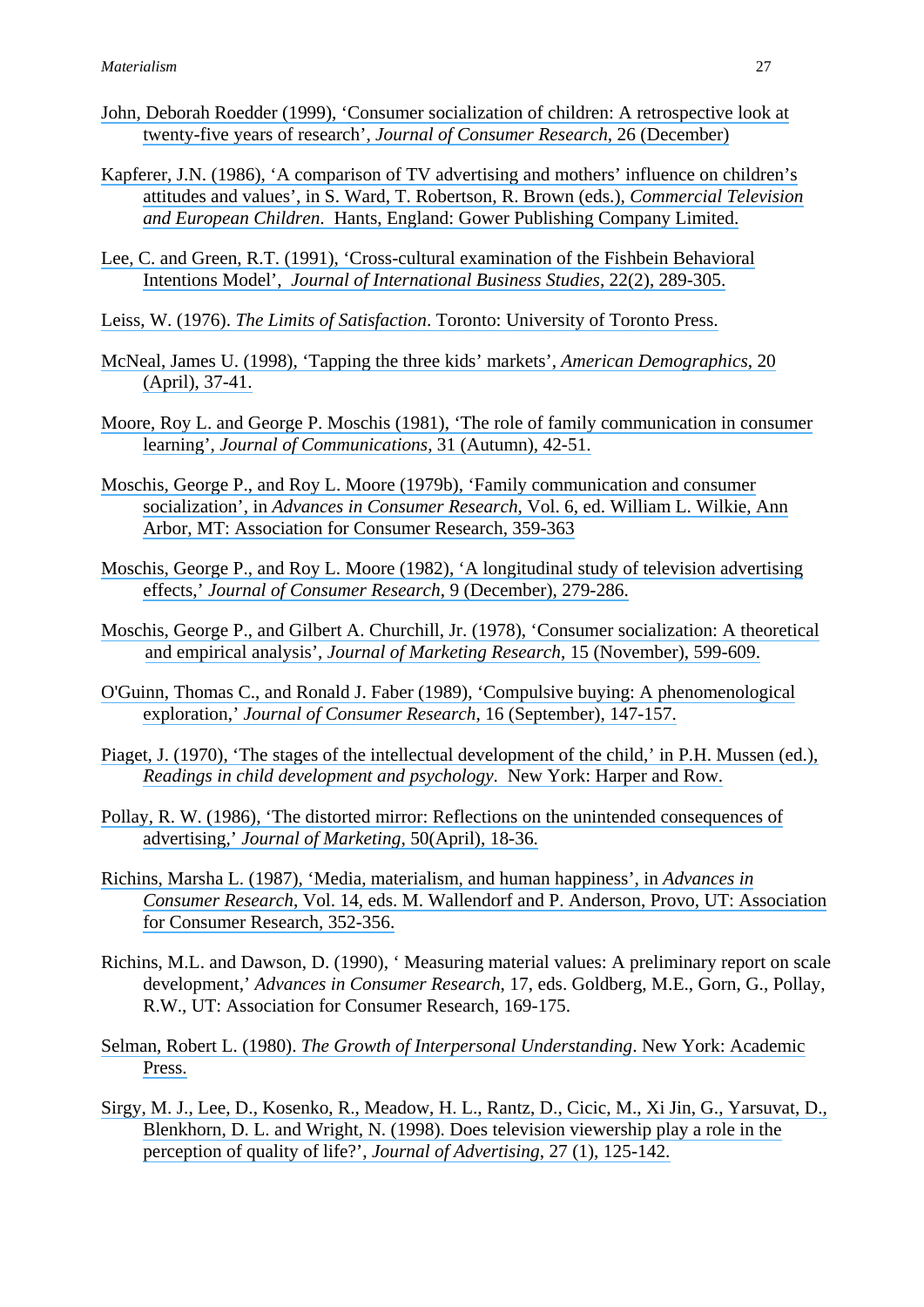Skolimowski, H. (1977) The semantic environment in the age of advertising. In Thomas H. Ohlbren and L.M.Berk (eds.), *The New Languages: A Rhetorical Approach to the Mass Media and Popular Culture*. Englewood Cliffs, NJ: Prentice-Hall, 91-101.

Sun Daily (2002) Increasing youth crime becomes the society's burden. March 24, A02.

- [Wallendorf, Melanie, and Eric J. Arnould \(1988\), 'My favorite things': A cross-cultural inquiry](https://www.researchgate.net/publication/247560620_My_Favorite_Things_A_Cross-Cultural_Inquiry_into_Object_Attachment_Possessiveness_and_Social_Linkage?el=1_x_8&enrichId=rgreq-709c401c6c7d860b50dd24505361bda9-XXX&enrichSource=Y292ZXJQYWdlOzIzNTMxNzg1MDtBUzo0NDIwMDU5NDQ4MzYwOTZAMTQ4MjM5MzgzNzE0Mw==) [into object attachment, possessiveness and social linkage,'](https://www.researchgate.net/publication/247560620_My_Favorite_Things_A_Cross-Cultural_Inquiry_into_Object_Attachment_Possessiveness_and_Social_Linkage?el=1_x_8&enrichId=rgreq-709c401c6c7d860b50dd24505361bda9-XXX&enrichSource=Y292ZXJQYWdlOzIzNTMxNzg1MDtBUzo0NDIwMDU5NDQ4MzYwOTZAMTQ4MjM5MzgzNzE0Mw==) *Journal of Consumer Research*, [14 \(March\), 531-547.](https://www.researchgate.net/publication/247560620_My_Favorite_Things_A_Cross-Cultural_Inquiry_into_Object_Attachment_Possessiveness_and_Social_Linkage?el=1_x_8&enrichId=rgreq-709c401c6c7d860b50dd24505361bda9-XXX&enrichSource=Y292ZXJQYWdlOzIzNTMxNzg1MDtBUzo0NDIwMDU5NDQ4MzYwOTZAMTQ4MjM5MzgzNzE0Mw==)
- [Ward, S., and Wackman, D.B. \(1971\), 'Family and media influences on adolescent consumer](https://www.researchgate.net/publication/232418663_Family_and_Media_Influences_On_Adolescent_Consumer_Learning?el=1_x_8&enrichId=rgreq-709c401c6c7d860b50dd24505361bda9-XXX&enrichSource=Y292ZXJQYWdlOzIzNTMxNzg1MDtBUzo0NDIwMDU5NDQ4MzYwOTZAMTQ4MjM5MzgzNzE0Mw==) learning,' *[American Behavioral Scientist](https://www.researchgate.net/publication/232418663_Family_and_Media_Influences_On_Adolescent_Consumer_Learning?el=1_x_8&enrichId=rgreq-709c401c6c7d860b50dd24505361bda9-XXX&enrichSource=Y292ZXJQYWdlOzIzNTMxNzg1MDtBUzo0NDIwMDU5NDQ4MzYwOTZAMTQ4MjM5MzgzNzE0Mw==)*, 14, 415-427.